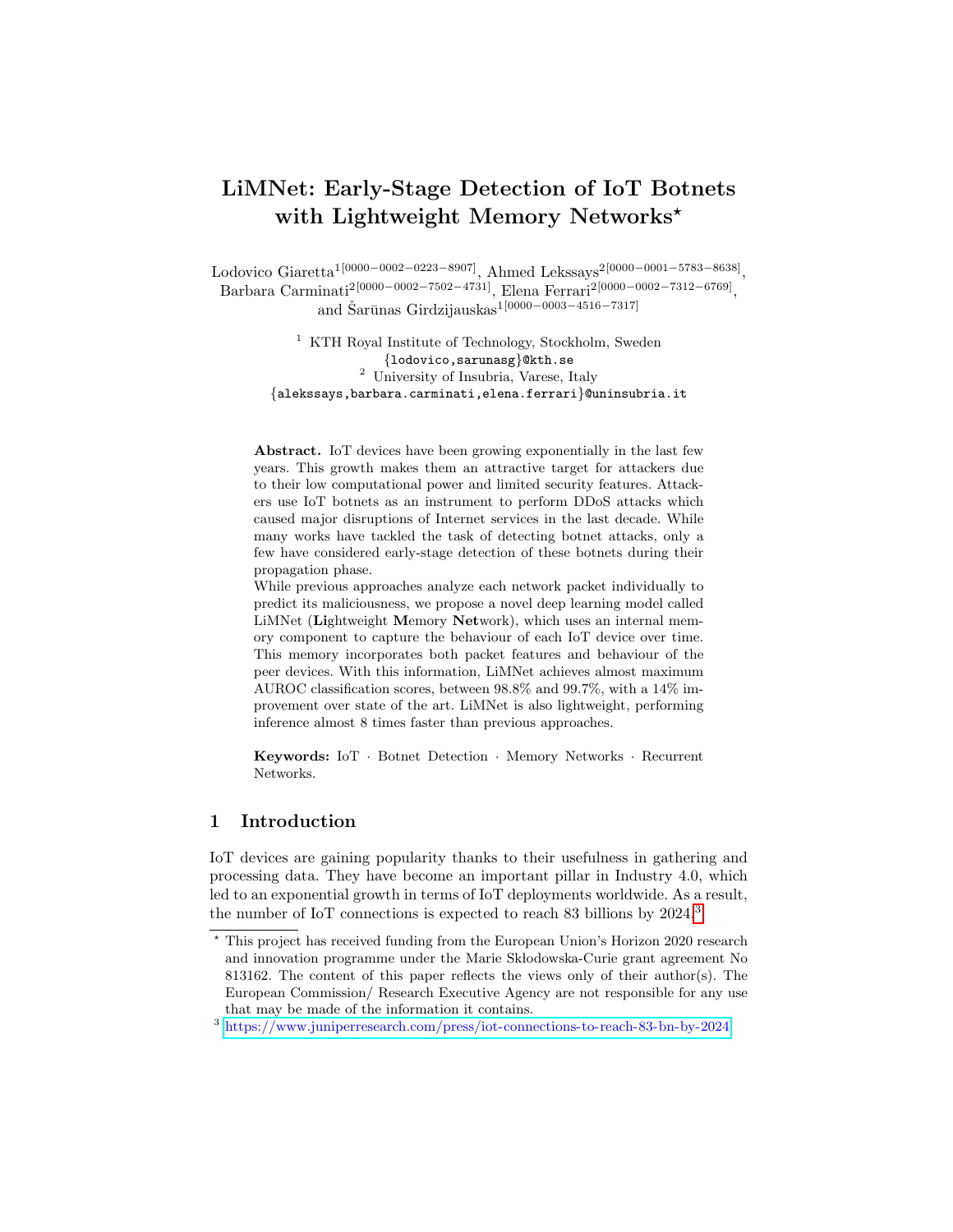Their growing number is one reason IoT devices have become an attractive target for attackers. Another reason is that cybersecurity practices for IoT deployments are still not well understood and often not applied. For instance, IoT devices often use weak passwords and unencrypted network traffic<sup>[4](#page-1-0)</sup>. Moreover, their low computational power limits their ability to run sophisticated security solutions. Thus, vulnerable IoT devices are exploited by attackers by injecting malicious software (malware) to perform various attacks (e.g., Distributed Denial of Service (DDoS)) on different targets. For example, the DNS provider Dyn faced one of the largest known DDoS attacks that reached 1.2 Tbps [\[2\]](#page-16-0). The attack was performed by Mirai, a type of malware that spreads across IoT devices to form a network of compromised devices referred to as a botnet.

There are several contributions in the literature focusing on detecting IoT botnet attacks based on network traffic patterns [\[19](#page-17-0)[,12,](#page-16-1)[3,](#page-16-2)[9\]](#page-16-3), using different machine learning (ML) techniques (e.g., Recurrent Neural Networks (RNN), Convolutional Neural Networks (CNN), etc.). Yet, few works focus on detecting IoT botnets during their spreading phase, before any attacks. These approaches typically use shallow ML techniques [\[7\]](#page-16-4) or recurrent neural networks [\[1\]](#page-16-5) to analyze network packet headers. Unfortunately, while these models provide good accuracy, their architectures exhibit several limitations, such as low inference speed and the inability to account for temporal and topological information.

In this paper, we expose the issues and limitations of these state-of-the-art models for early-stage botnet detection, propose changes to mitigate these issues, and propose an alternative model called LiMNet (Lightweight Memory Network). LiMNet is a novel device-centric model for early-stage botnet detection. It uses an internal memory to understand the behaviour of each IoT device and employs mutually-recurrent units to capture the causal interactions among the devices over time. This allows it to classify infected and under-attack devices, in addition to malicious packets. LiMNet is designed to be a lightweight model suitable for large-scale IoT deployments. It achieves better results than state-of-the-art recurrent models, while being smaller in memory footprint and faster during inference.

Contributions. The main contributions of this work can therefore be summarized as follows, in order of importance:

- 1. A a novel lightweight model for early-stage IoT botnet detection based on memory networks and mutually-recurrent units, which achieves near maximum scores (∼99% AUROC), 14% better than state of the art, while being almost 8 times faster in inference;
- 2. novel device classification tasks to aid the deployment of targeted countermeasures in infected Iot networks;
- 3. a critical analysis of the issues and limitations of state-of-the art recurrent models for early-stage IoT botnet detection;
- 4. a modification to the input representations of existing recurrent models, mitigating some generalization issues while providing 4 times faster inference.

<span id="page-1-0"></span><sup>4</sup> <https://www.enisa.europa.eu/publications/baseline-security-recommendations-for-iot>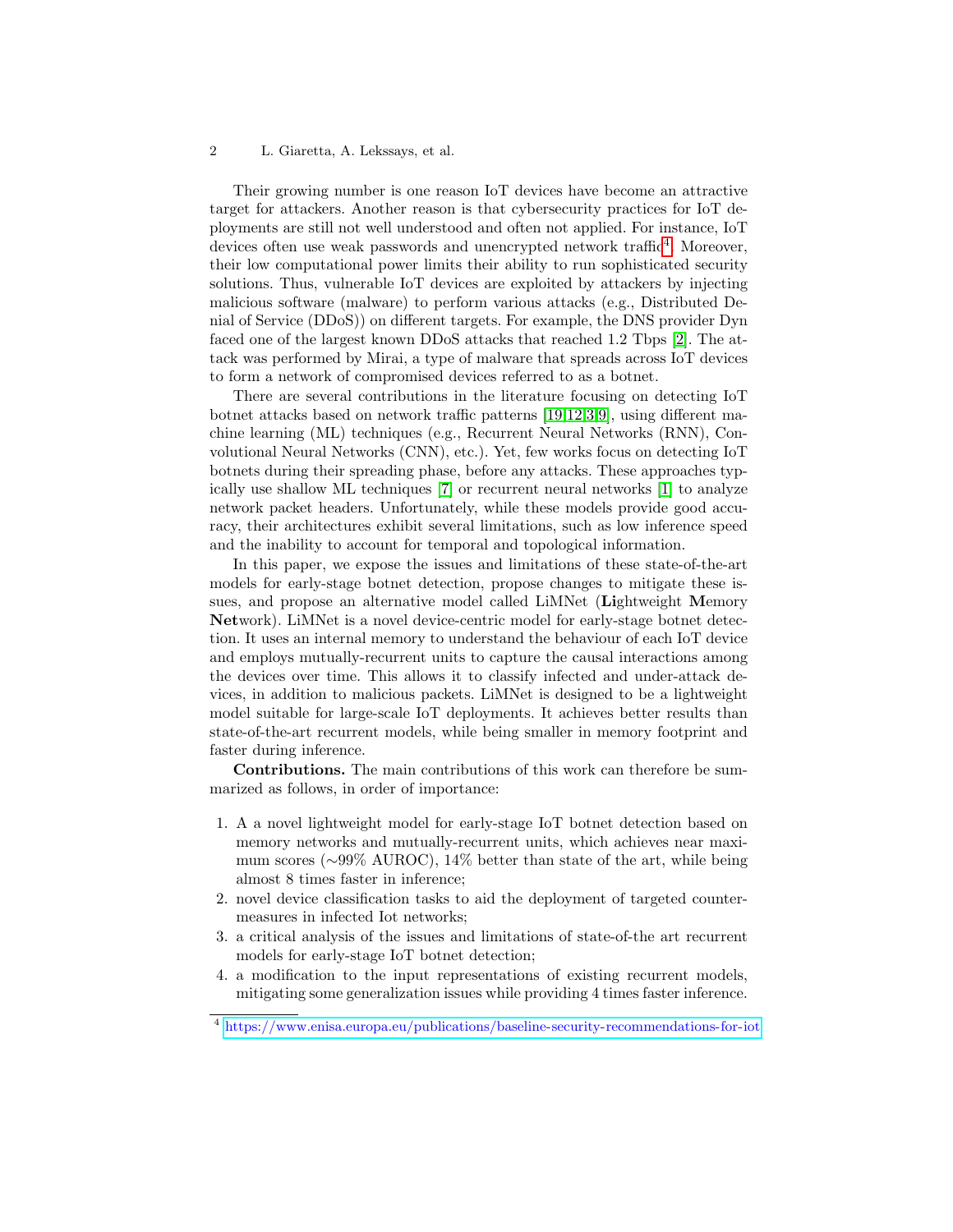The rest of the paper is organized as follows. Section [2](#page-2-0) provides background on IoT botnets and ML techniques. Section [3](#page-4-0) introduces the state of the art for early-stage botnet detection. Section [4](#page-5-0) presents LiMNet, while Section [5](#page-7-0) analyzes the limitations of recurrent models for botnet detection. Sections [6](#page-8-0) and [7](#page-10-0) present the evaluation methodology and experimental results, respectively. Sections [8](#page-14-0) and [9](#page-15-0) provide insights and conclusions. Finally, Appendix [A](#page-17-1) further analyses the datasets used, while Appendices [B](#page-18-0) and [C](#page-19-0) present additional results.

## <span id="page-2-0"></span>2 Background

To understand the limitations of existing recurrent models for botnet detection and the architecture of LiMNet, we first introduce some background information on IoT botnets (Section [2.1\)](#page-2-1) and several concepts from the ML field, namely Recurrent Neural Networks (Section [2.2\)](#page-3-0), Memory Networks (Section [2.3\)](#page-3-1) and Graph Representation Learning (Section [2.4\)](#page-4-1).

### <span id="page-2-1"></span>2.1 IoT Botnets

Botnets present four main components: the bot, the C&C server, the loader, and the report server [\[12\]](#page-16-1). The bot is a malicious executable that infects IoT devices and is responsible for executing commands issued by the botmaster (i.e., the owner of the botnet). The C&C server is a dashboard that communicates with all compromised devices. It is managed by the botmaster and allow him/her to issue commands to the bot to, for example, orchestrate an attack. The loader is the component that helps in disseminating the malware in different computer architectures (e.g., ARM, x86, etc.) by communicating with potential new victims. Finally, the report server stores information about the bots.

Botnets are designed with different architectures. While some botnets like Torii, Mirai and its variants are based on a centralized architecture where there is only one central C&C server, other botnets, such as Hajime, employ decentralized communication patterns [\[12\]](#page-16-1).

While IoT botnets present similar ways of attacking and infecting devices, they often differ in how they identify potential victims. Certain botnets can random Internet devices (e.g. Bashlite/gafgyt), while others prioritize scanning the local network. There are also botnets with unknown or non-trivial behaviour, such as Torii, for which the source code is not available, and Hajime, for which no attacks have been observed yet.

Mirai is one of the largest botnets currently active in IoT environments, with over 600k bots and attacks surpassing 1 Tbps in traffic volume, making it an important target for analysis. Infected devices scan random IPv4 addresses by sending TCP SYN probes on Telnet using  $TCP/23$  or  $TCP/2323$ , ignoring a list of hard-coded IP addresses. If a device responds, its credentials are bruteforced using a hard-coded list of 62 username and password combinations, which are extracted from default configurations of IoT devices. Upon a successful login attempt, the credentials and IP address of the device are sent to the report server.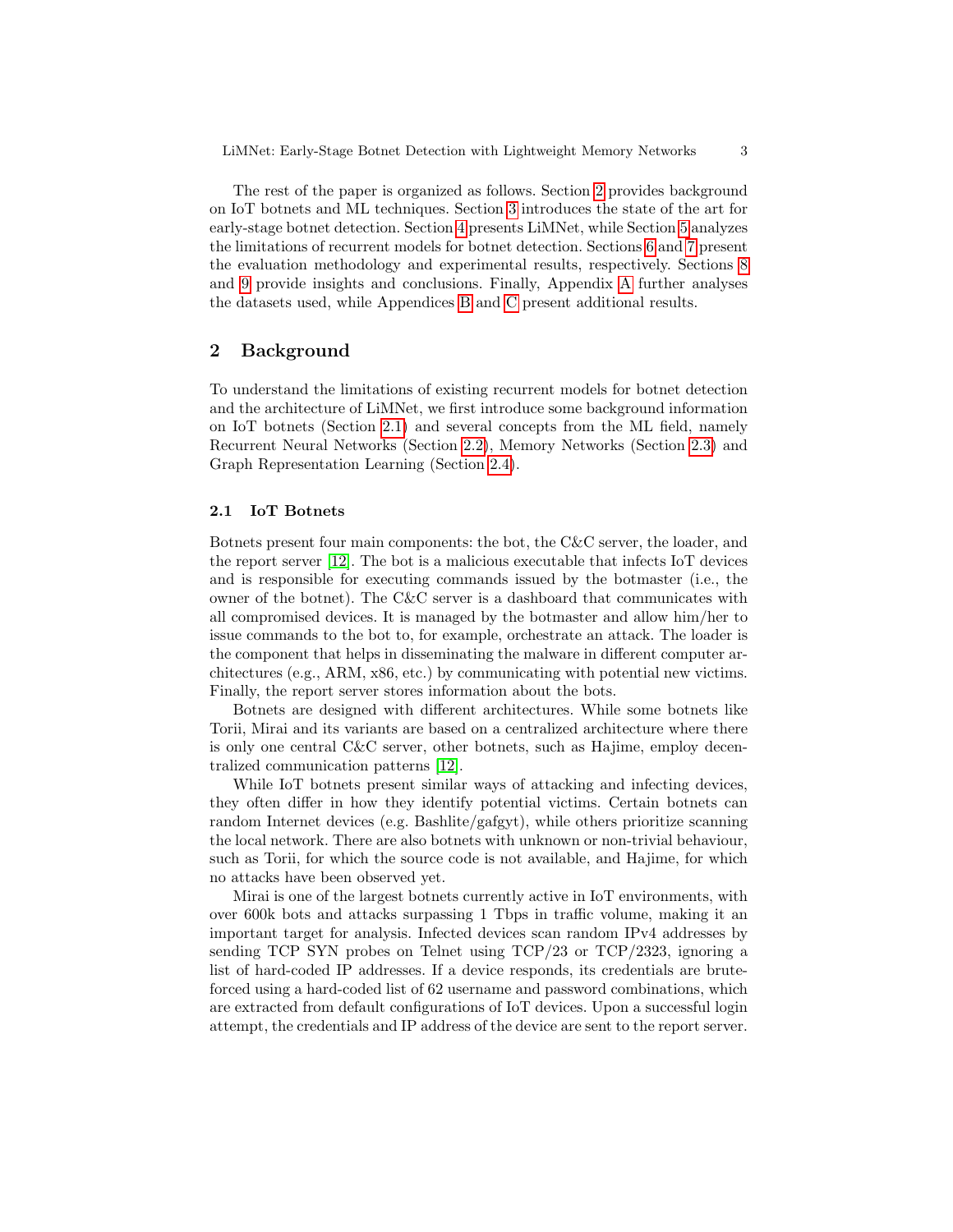Then, the loader can log into the new victim, determine its architecture and download the appropriate build of the bot. After that, the malware hides itself by changing its process name and kills all processes using TCP/23 or TCP/2323, or processes of other competing bots. In parallel, it listens for commands from the C&C server while scanning for new victims [\[2\]](#page-16-0).

The spreading phase and the attack phase of a botnet are independent. The spreading phase starts when a device is infected and tries to recruit new victims. On the other hand, the attack phase begins when the botmaster issues commands via the C&C to the bots to perform an orchestrated attack on a target, usually in the form of a distributed denial of service (DDoS).

#### <span id="page-3-0"></span>2.2 Recurrent Neural Networks

Recurrent neural networks (RNNs) [\[20\]](#page-17-2) are a type of deep learning model that takes sequential data as input. RNNs can be used to process a variety of sequential inputs, such as sentences in language translation, sounds in speech recognition, or time-series in financial analysis. RNN models typically have small sizes, as the same operations and internal weights (referred to as a cell) are reused to process each entry in the sequence. The entries are processed one at a time, as each cell takes as an additional input a memory produced by the previous cell and outputs an updated memory for the next cell. This allows RNNs to model the evolution of the sequence and interpret later entries based on earlier ones, but it also makes RNNs slower than non-sequential models.

Several RNN cell types have been introduced over the years. For instance, LSTMs (Long Short Term Memory) use two memory vectors to remember important facts over longer sequences, compared to the original RNN cells [\[4\]](#page-16-6). GRUs (Gated Recurrent Units) achieve similar results but use a single memory vector and less internal weights [\[4\]](#page-16-6). Finally, FastGRNN cells [\[14\]](#page-16-7) are even smaller and faster, while maintaining good output quality.

RNNs are often used in conjunction with embedding layers. These are responsible for converting arbitrary tokens into numerical vectors that can then be input to the RNN, or to other deep learning models, using a lookup table. For example, in a language translation application, a word embedding layer maps each word to a low-dimensional space, where its position with respect to other words encodes the meaning and usage of the word itself. This position is trained jointly with the rest of the ML model. Embedding layers are often very large, as a separate vector is needed for each possible input token.

#### <span id="page-3-1"></span>2.3 Memory Networks

Memory networks [\[25\]](#page-17-3) were introduced to address the limited capability of deep learning models to store and organize long-term memories. They introduce a novel long-term memory component that can be dynamically updated based on new input facts, which are stored and then retrieved to respond to queries.

In addition to the internal memory, memory networks have four components. First, an *input feature map* converts the input to an internal representation,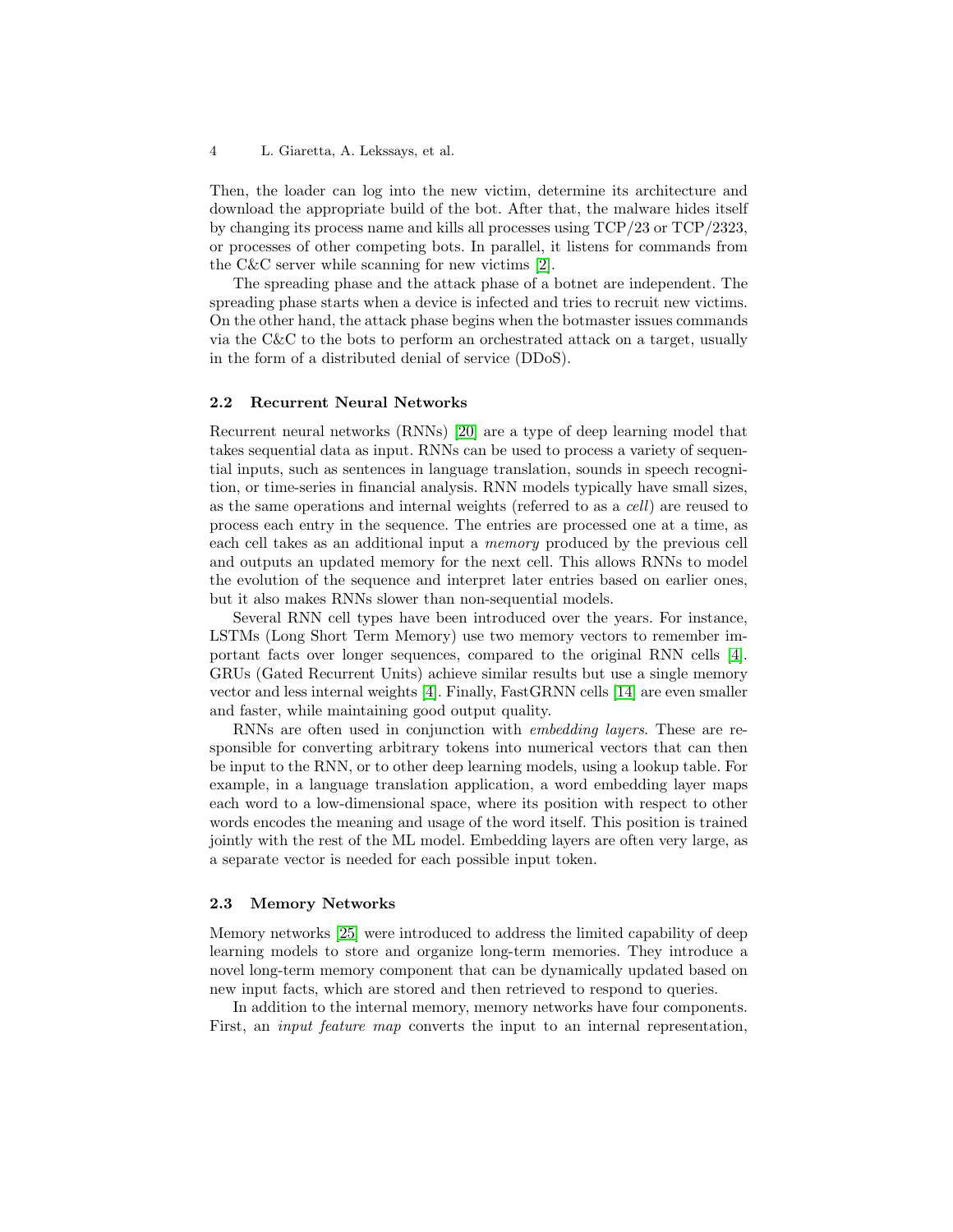which is then used by a *generalization layer* to update the internal memory of the model. The updated memory and the input representation are then combined by an output feature map into an output representation, which is finally used by a response layer to produce the actual output.

Memory networks have been effectively applied in several fields, including question answering [\[25\]](#page-17-3) and recommender systems [\[6\]](#page-16-8).

## <span id="page-4-1"></span>2.4 Graph Representation Learning on Temporal Interaction Networks

Graph Representation Learning (GRL) is the field of extracting low-dimensional representations from graph-structured data, in order to apply ML techniques on them [\[8\]](#page-16-9). Temporal Interaction Networks are graphs where an edge between two nodes indicates that they interacted at a specific time. These networks naturally evolve over time to incorporate new interactions. Several techniques have been proposed to capture both short-term and long-term behaviour of these graphs, with a focus on recommender systems. In particular, JODIE [\[13\]](#page-16-10) and DGNN [\[16\]](#page-16-11) employ mutually-recurrent neural networks to update the short-term representations of the nodes involved after each interaction. DeepRed[\[11\]](#page-16-12) is conceptually similar, but forgoes recurrent networks in favor of dynamically generating shortterm representations from long-term embeddings.

While the literature on GRL for temporal interaction networks and that of memory models are mostly separate, we note that the described GRL techniques can be seen as particular instances of the broader memory model concept, as they dynamically update their internal knowledge in response to incoming information, and subsequently use this updated knowledge to perform predictions.

## <span id="page-4-0"></span>3 Related Work

Many works have tackled the issue of IoT botnet detection using ML models. One popular direction, which also applies to other types of malware, consists in performing static or dynamic analysis of the executable file on the infected device itself. For instance, in [\[22\]](#page-17-4), a Convolutional Neural Network is used to detect printable string information stored in the executable code of IoT botnets.

A different direction explored in the broader domain of malware detection consists of analyzing traffic at the network level to identify which nodes in a network are infected. In particular, a number of features are extracted from each network packet and fed to an ML model which classifies the packet as benign or malicious. In the context of IoT botnets specifically, several works used networklevel analysis to detect botnets in the attack phase, with the goal of mitigating these attacks by filtering malicious traffic. Different ML techniques have been employed, including deep autoencoders fed with statistical packet features [\[18\]](#page-17-5) and recurrent models fed with packet headers [\[17,](#page-16-13)[9\]](#page-16-3).

Another research direction focuses on exploiting graph theory to detect botnets, not only in IoT but also in more traditional settings. As P2P bots frequently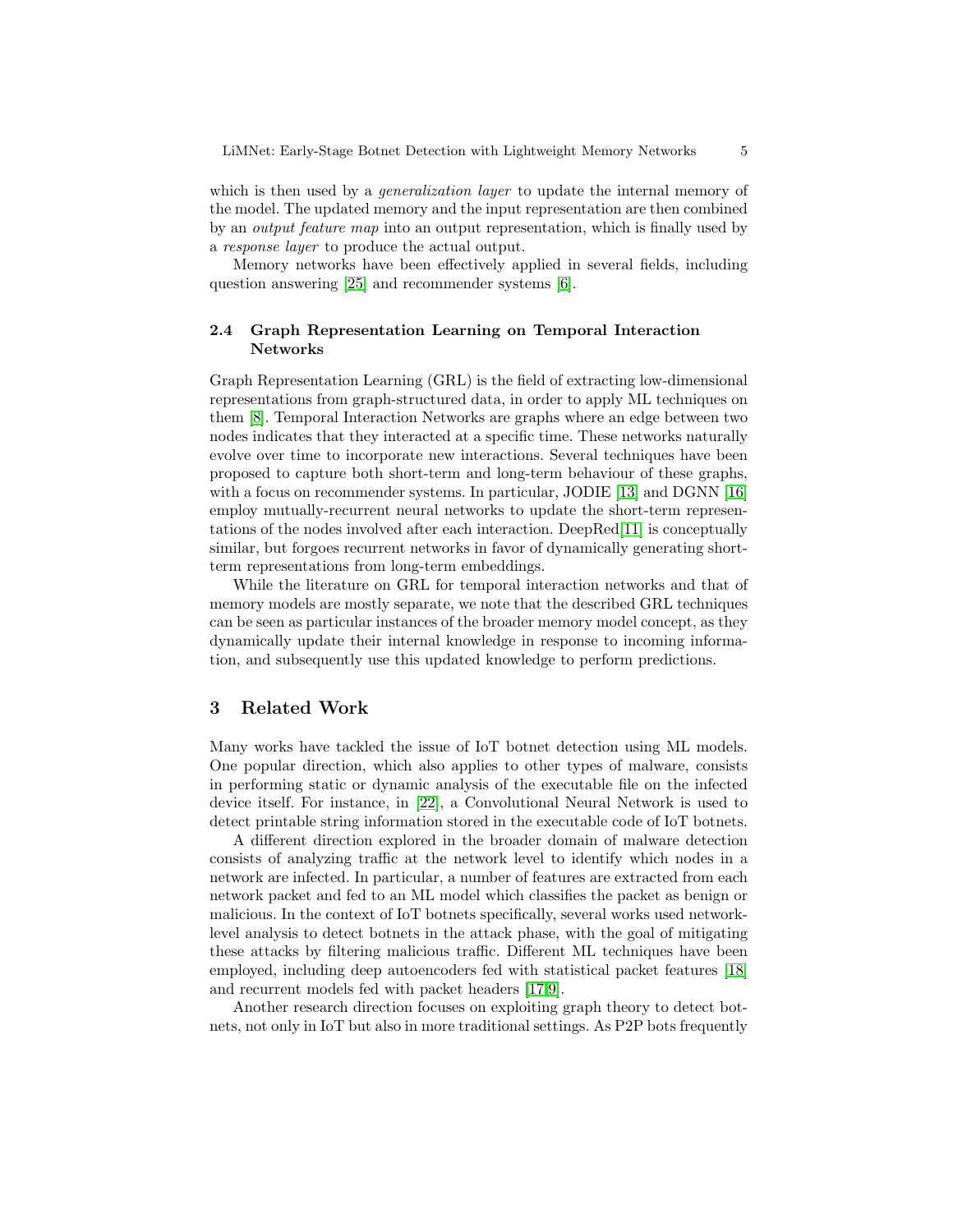communicate with each other, community detection techniques have proven effective in detecting them [\[5,](#page-16-14)[27,](#page-17-6)[23\]](#page-17-7). Statistical approaches have also been used to identify correlations between nodes and thus infer botnet affiliations [\[26,](#page-17-8)[15\]](#page-16-15).

Yet, few work have focused on detecting botnets during their propagation phase, before any large-scale attacks. MedBIoT[\[7\]](#page-16-4) is a dataset explicitly designed for this task. Its authors evaluate the performance of simple techniques including k-Nearest Neighbours classifiers, decision trees and random forests. Recurrent models have also been shown to be very effective for early-stage detection on MedBIoT [\[1\]](#page-16-5). These models, like the ones for detection of botnet attacks by which they are inspired [\[9\]](#page-16-3), treat packet headers as sequences of fields, such as IP address, source port, packet length, etc. The low-dimensional representations of these fields, obtained from an embedding layer, are passed to layers of recurrent cells, with the last output being fed to a classifier for botnet detection.

Our approach, LiMNet, focuses on IoT botnet spreading, but differs from the discussed works [\[7,](#page-16-4)[1\]](#page-16-5) in several aspects. First, LiMNet is a memory network which learns device representations, rather than a recurrent network focused on packet representations. This allows it to more easily identify not only malicious packets, but also devices that have been, or will soon be, infected. Furthermore, it uses few key packet features, rather than all header fields.

## <span id="page-5-0"></span>4 LiMNet: A Lightweight Memory Network for Early-Stage Botnet Detection

LiMNet is a novel Lightweight Memory Network that can extract causal relationships from a stream of interactions between nodes in a graph, store relevant node-level information in an internal memory and use this information to solve node- and interaction-level tasks.

While LiMNet should be able to generalize to temporal interaction networks from various domains, here we focus solely on early-stage detection of IoT botnets, where the interactions are network packets and the nodes are IoT devices.

In this context, LiMNet substantially differs from previous works in that it is device-centric, rather than packet-centric. It builds and tunes over time an internal representation of the behaviour of each device and then uses this, combined with packet features, to identify bots. This provides it with important additional information compared to state-of-the-art models that analyze each packet in isolation.

#### 4.1 LiMNet Architecture

Figure [1](#page-6-0) provides an overview of LiMNet. We subdivide its description following the four main components of any memory model (cfr. Section [2.3\)](#page-3-1): input feature map, generalization layer, output feature map and response.

Input Feature Map Given an incoming packet,  $t$ shark $^5$  $^5$  is used to extract the packet length and the IP addresses of source and destination devices, and

<span id="page-5-1"></span><sup>5</sup> <https://www.wireshark.org/docs/man-pages/tshark.html>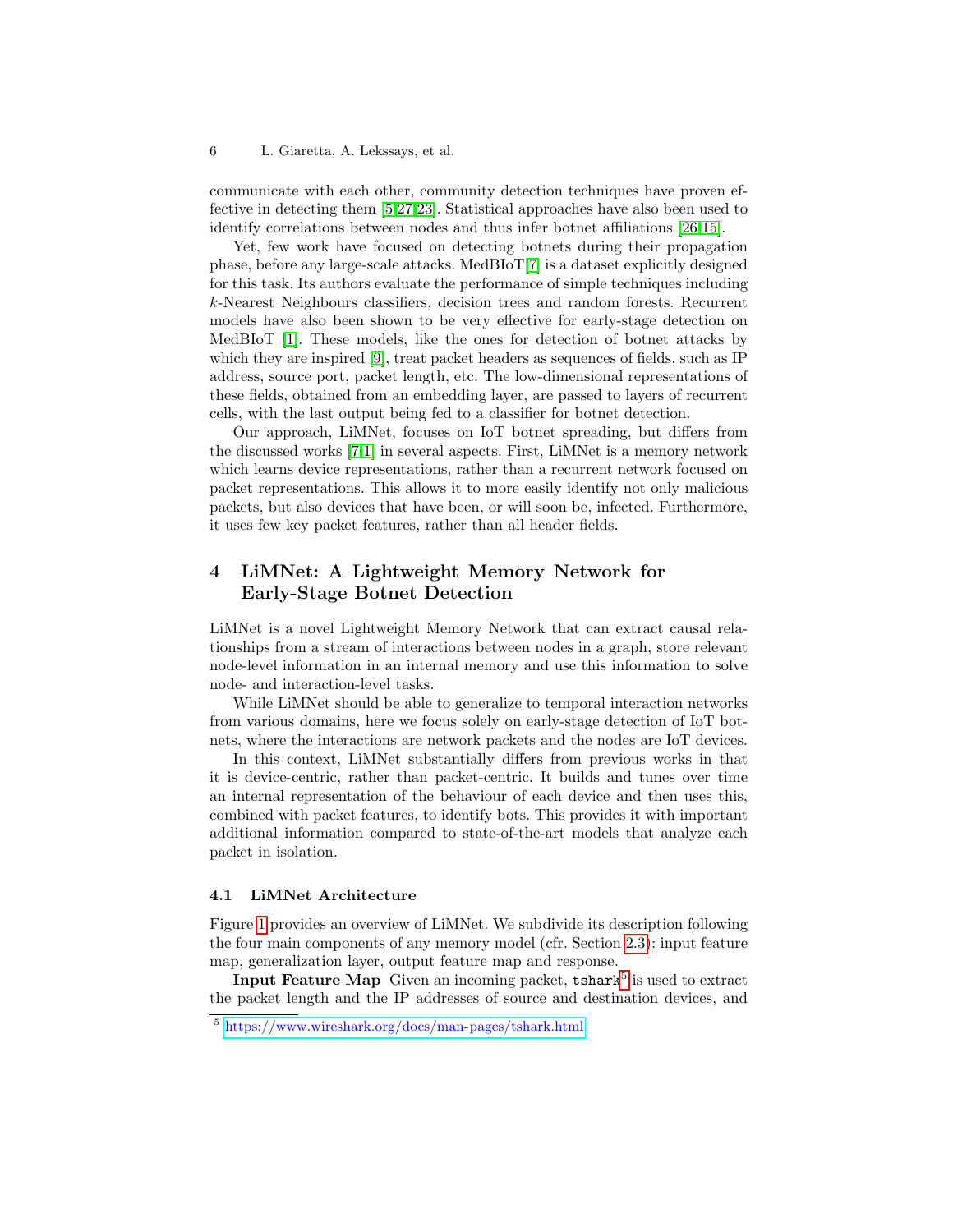

<span id="page-6-0"></span>Fig. 1. Structure of LiMNet with two device classifiers and two packet classifiers. Colored boxes are: blue) memory representations green) packet features orange) device features grey) trainable networks. Dashed numbered boxes are: 1) input feature map 2) generalization layer 3) memory 4) output feature map 5) response layer.

also to infer the application-level communication protocol, or the transport-level protocol if the former cannot be detected. A feature vector for the packet is then built by concatenating its normalized length with the one-hot encoding of the detected protocol. For each of the source and destination addresses, a feature vector is built containing two binary features: whether they are unicast or multicast and whether they are public or private addresses.

Generalization Layer The generalization layer consists of two mutuallyrecurrent cells, inspired by JODIE [\[13\]](#page-16-10) and DGNN [\[16\]](#page-16-11). These can be LSTM, GRU or FastGRNN cells, as introduced in Section [2.2.](#page-3-0) The memory of the model is a dictionary mapping IP addresses to the memory of the recurrent cells. The source cell (resp. destination cell) updates the memory representation of the source node (resp. destination node), using as input the concatenation of the edge features, address features of both devices and previous memory of the destination node (resp. source node). More precisely, when a new packet is sent from IP address  $i$  to IP address  $j$ , the following update is performed:

$$
\mathbf{h}_{i}^{t+1} = \text{cell}_{\text{src}}\left(\mathbf{h}_{j}^{t} \|\mathbf{x}_{i}\|\mathbf{e}_{ij}\|\mathbf{x}_{j}\,,\,\mathbf{h}_{i}^{t}\right) \tag{1}
$$

$$
\mathbf{h}_{j}^{t+1} = \text{cell}_{\text{dst}}\left(\mathbf{h}_{i}^{t} \|\mathbf{x}_{i}\|\mathbf{e}_{ij}\|\mathbf{x}_{j}\,,\,\mathbf{h}_{j}^{t}\right) \tag{2}
$$

where  $e_{ij}$ ,  $x_i$  and  $x_j$  are the feature vectors for, respectively, the packet, the device i and device j, and  $\mathbf{h}_i^t$  (resp.  $\mathbf{h}_j^t$ ) is the memory representation of device i (resp.  $j$ ) after t packets have been processed. This representation is the memory of the recurrent cell, and thus consists of a single vector for FastGRNN and GRU cells, or two vectors (short and long term memories) for LSTM cells. For IP addresses not seen before, the memory representation is initialized with zeros.

To prevent excessive memory usage in large deployments, if an IP address is not seen for a long period of time, its representation can be removed from the memory dictionary. This is a sensible decision, as external public servers may change IP address or stop being accessed by the local IoT devices. Furthermore,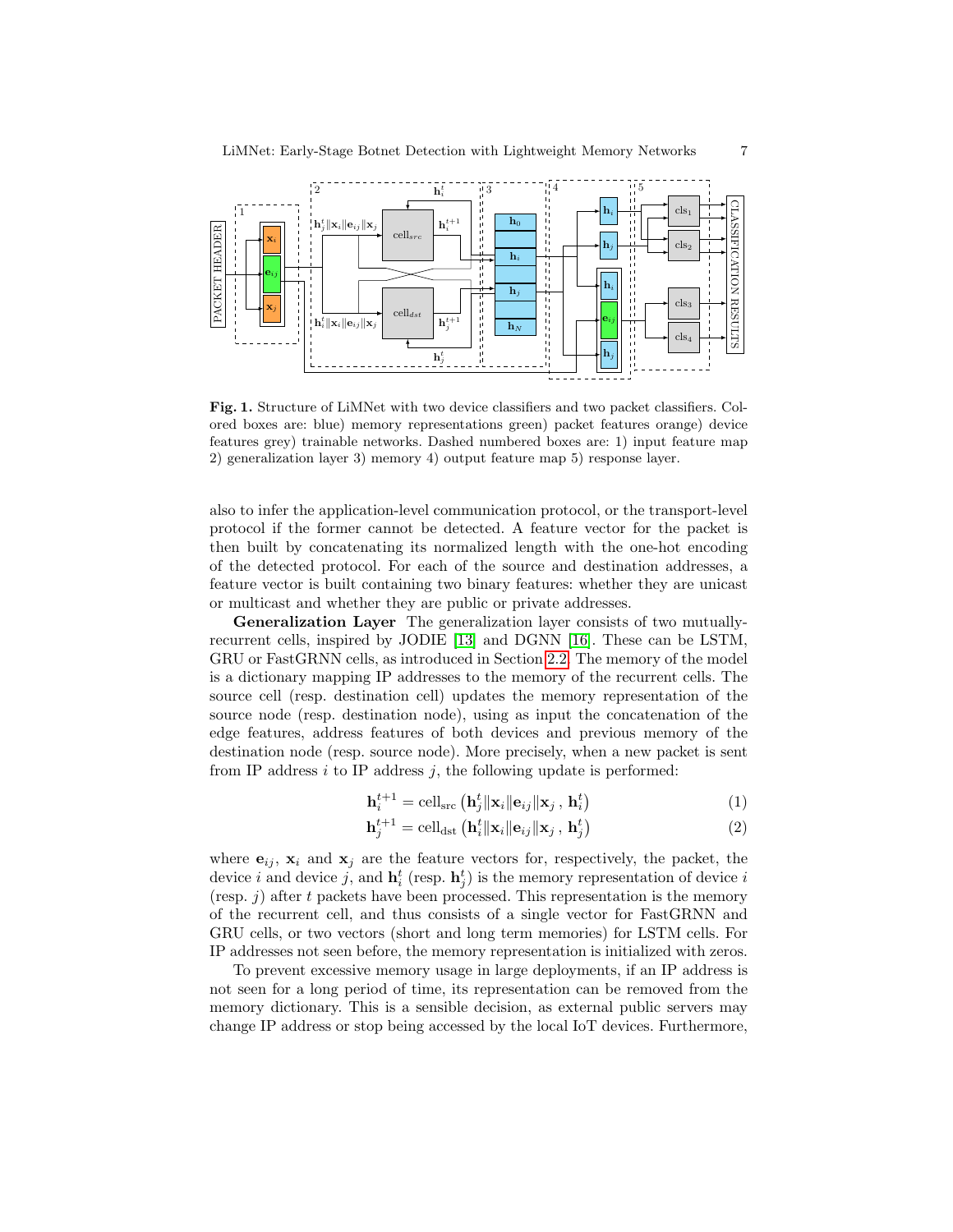if an internal IP address remains silent for a long time, it is likely that the IoT device was removed from the network and the address reassigned to a new IoT device, therefore rendering the previous memory useless and even detrimental.

Output Feature Map The output feature map is responsible for extracting the new packet and device representations to be used to generate the model responses. For the device representation, the updated contents of the memory are used directly. For cell types that produce multiple memory vectors, such as the LSTM, only the short-term representation is passed forward to the response layer. The packet representation is obtained by concatenating the new representations of the source and destination devices with the original features of the packet from the input feature map.

Response Layer The response layer is responsible for computing the desired model outputs, in this case, device and packet classifications. To achieve device classifications, the device representations from the output feature map are passed to a single-layer feed-forward classifier. A separate classifier is trained for each classification task. The same process is used for packet-level classification, using the packet representation from the output feature map.

#### 4.2 Training LiMNet

The trivial approach to train LiMNet would be to order all packets in the network trace and then feed the entire sequence to the model, packet by packet. However, this leads to two issues: 1) scalability, as the training hardware parallelism cannot be exploited, and 2) vanishing gradients, as the contribution of early packets is lost in the backpropagation process.

We overcome these issues using truncated backpropagation through time (p-BPTT) [\[10\]](#page-16-16), a well-known RNN training technique in which the input trace is split into shorter, partially-overlapping subtraces, which are treated as independent inputs. Batches of subtraces can be trained in parallel, while each of them is processed sequentially to ensure causal consistency. In general, p-BPTT can hinder the ability of a model to capture long-term relations [\[24\]](#page-17-9). However our analysis, reported in Appendix [B,](#page-18-0) does not show generalization issues and training can be performed efficiently on very long subtraces, up to  $\sim 10^5$  packets.

## <span id="page-7-0"></span>5 Limitations of Existing Recurrent Models for Early-Stage Botnet Detection

While existing recurrent models from [\[1\]](#page-16-5) and [\[9\]](#page-16-3) have been shown to perform well, they present several issues that make their deployment in real-world IoT scenarios challenging. This motivates the contributions of this work: a review of these recurrent models to analyze their limitations and the proposal of the novel LiMNet architecture. Here we provide an overview of these issues.

Issue 1: packet headers contain specific device IDs, such as MAC and IP addresses, that should not be used to classify traffic in local networks. A model trained with these features might, for example, learn that the packets sent from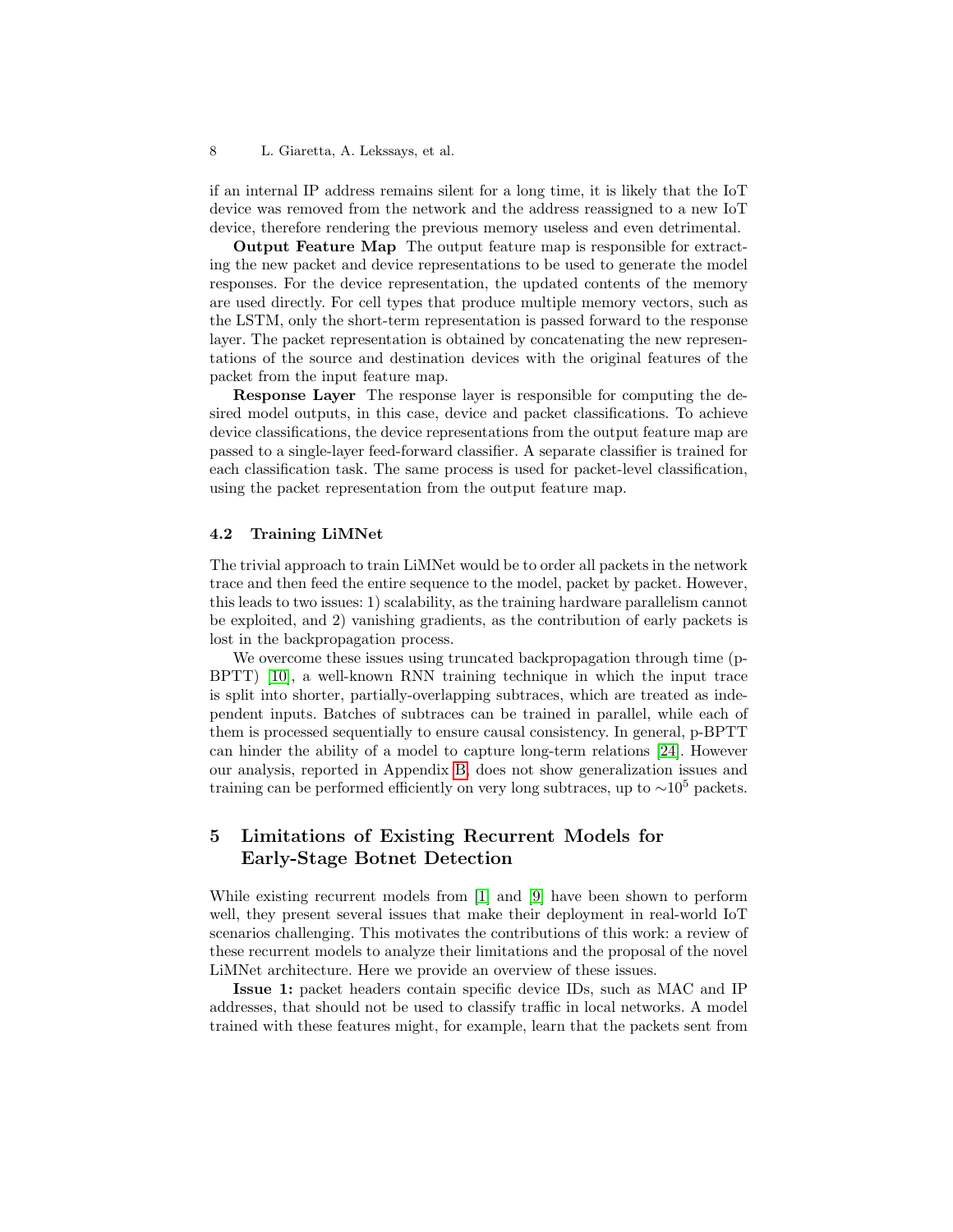a certain local IP are malicious based on the training dataset, while in the real IoT network that local IP might not be malicious. Therefore, existing recurrent models might fail to generalize to different or evolving networks. LiMNetdoes not use any device IDs in its training and so is not affected by this issue.

Issue 2: by employing an input embedding layer, recurrent models assume that the same token appearing in different input positions represents the same, or similar, concept. However, the number 22 appearing as source port, destination port or packet length carries very different meanings. Therefore, these models might fail to capture complex scenarios where these distinctions become fundamental. Furthermore, the embedding layer treats the packet headers as a categorical variable, with each value mapped to an independent embedding. This prevents it from capturing patterns in numerical fields, such as the similarity between packet length 22 and 23. By not using an embedding layer to parse the headers, LiMNet avoids these pitfalls.

Issue 3: recurrent models are well-known to incur high inference latency. This is because the recurrent cell must be applied sequentially to each element of the input sequence, which in this case is a sequence of packet header fields. High throughput can be achieved by increasing the batch size used for inference, but only at the cost of additional latency introduced by the batching process. By contrast, the source and destination cells in LiMNet are independent and can be processed in parallel, speeding up inference.

Issue 4: by ignoring the temporal and topological relations among packets, focusing on a single header at a time, these models miss the overall evolution of the network. This may hinder their ability to accurately classify traffic flows, especially when malicious traffic looks similar to benign traffic at the level of individual packets. LiMNet is designed specifically to exploit these relations.

## <span id="page-8-0"></span>6 Evaluation Methodology

#### <span id="page-8-1"></span>6.1 Deployment Environment

The use case targeted in this work is that of early detection of botnet propagation at the network level. Therefore, a suitable solution should fulfill a number of requirements. First, inference should be performed on a stream of packets with both low-latency and high throughput, in order to scale to large IoT deployments while still being able to react quickly to incoming threats.

Second, inference should not require any specialized hardware to achieve the desired performance level. This is because the inference should be able to run on simple, low-power hardware such as smart routers and smart switches, as close as possible to the actual IoT devices, to have real-time access to all packets being exchanged in the network. These network devices typically provide simple x86 or ARM CPUs with low core counts and small amounts of RAM. On the other hand, training can be done offline, by replaying captured network traffic on GPU-accelerated training servers.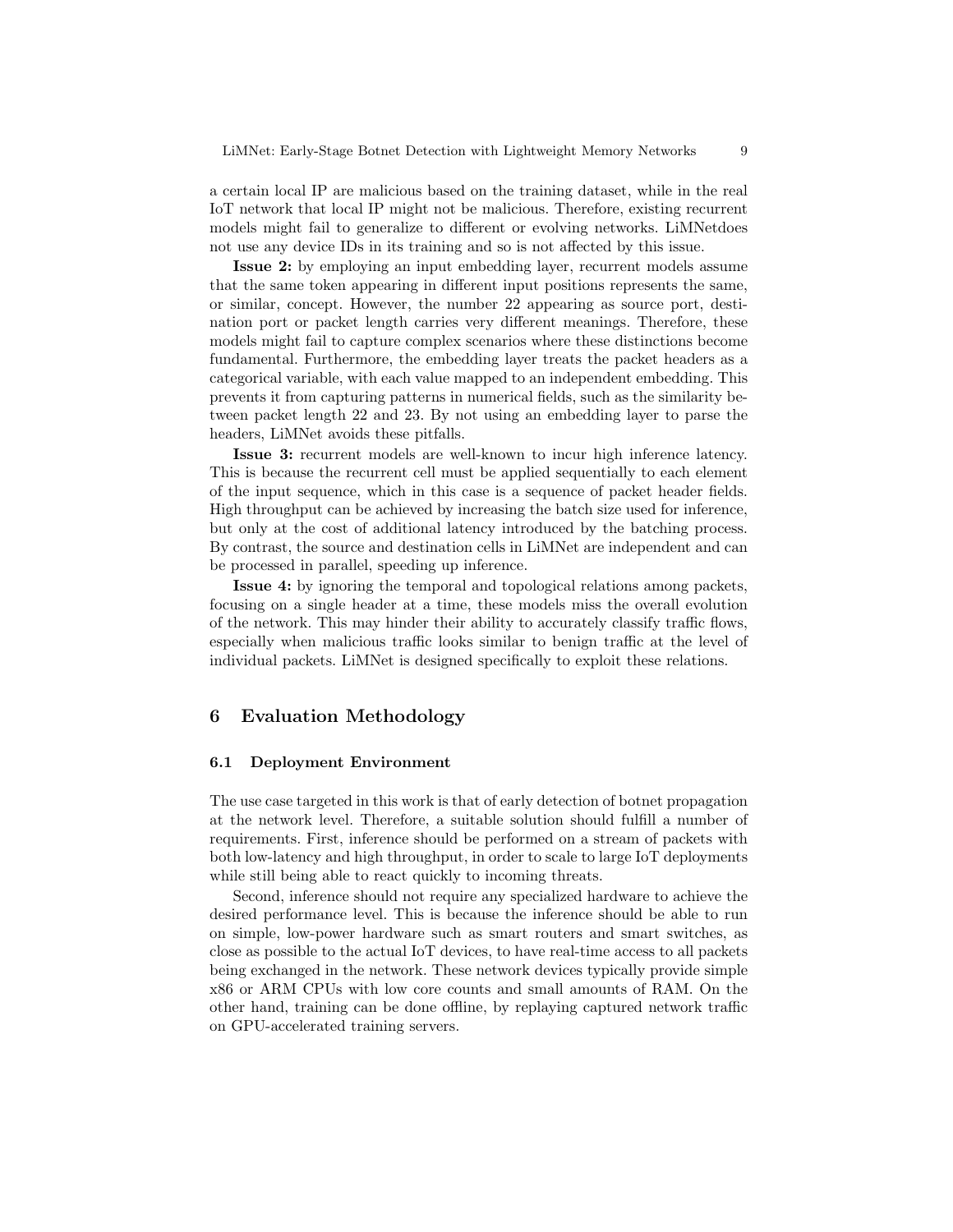Therefore, unlike previous work [\[1\]](#page-16-5), we focus our performance testing on single-core CPU inference, and use a batch size of 1. In these conditions, lightweight models that can fit in the small private cache of the core and only require small matrix multiplications gain a substantial performance advantage.

#### 6.2 Datasets

In order to evaluate the effectiveness of the recurrent models and of LiMNet, we use two different datasets: MedBIoT and Kitsune. Both datasets, summarized in Table [1,](#page-9-0) focus on the spreading phase of IoT botnets, rather than on the attacks driven by these botnets, and are therefore the most suitable to evaluate early-stage detection models.

The MedBIoT dataset [\[7\]](#page-16-4) is gathered from a medium-size network with 83 devices. These devices are a combination of real and emulated devices, spanning categories such as smart locks, switches, fans, and light bulbs. Real, working botnets, namely Mirai, Bashlite/Gafgyt, and Torii, are injected in the controlled environment at different times. The network traffic of the spreading phases is captured, including communication between bots and controlled C&C servers.

The Kitsune dataset [\[21\]](#page-17-10) is gathered in a small network of 3 PCs and 9 IoT devices, including a thermostat, a baby monitor, a webcam, low-cost security cameras and doorbells. One of these is infected with the Mirai malware and the network traffic is subsequently captured.

<span id="page-9-0"></span>Table 1. Datasets Summary

|                            | Dataset $\#$ of Devices $\#$ of Packets Botnets |            |                        |
|----------------------------|-------------------------------------------------|------------|------------------------|
| $ \text{MedBIoT} 83$       |                                                 | 17,845,567 | Mirai, Bashlite, Torii |
| $\vert$ Kitsune $\vert$ 12 |                                                 | 764.137    | Mirai                  |

#### 6.3 Tasks

Previous works [\[7,](#page-16-4)[1\]](#page-16-5) consider the classification of malicious packets as the only task for botnet detection. However, device-level tasks may play an important role as well. Classifying a device as infected or under attack allows administrators to identify vulnerable devices and deploy more targeted countermeasures.

Therefore, in addition to the binary classification of malicious packets based on ground-truth labels, we consider the classification of infected and under attack devices, with device labels generated from the packet labels and headers using simple heuristics. While the datasets do not present any overlap of multiple malware types, this is a possibility in real networks, and a device may therefore be infected and under attack at the same time. Thus, we consider these as two independent binary classification tasks. The metric used is the area under the ROC curve (AUROC), as it provides a good indication of the possible tradeoffs between sensitivity and fallout achievable by the models.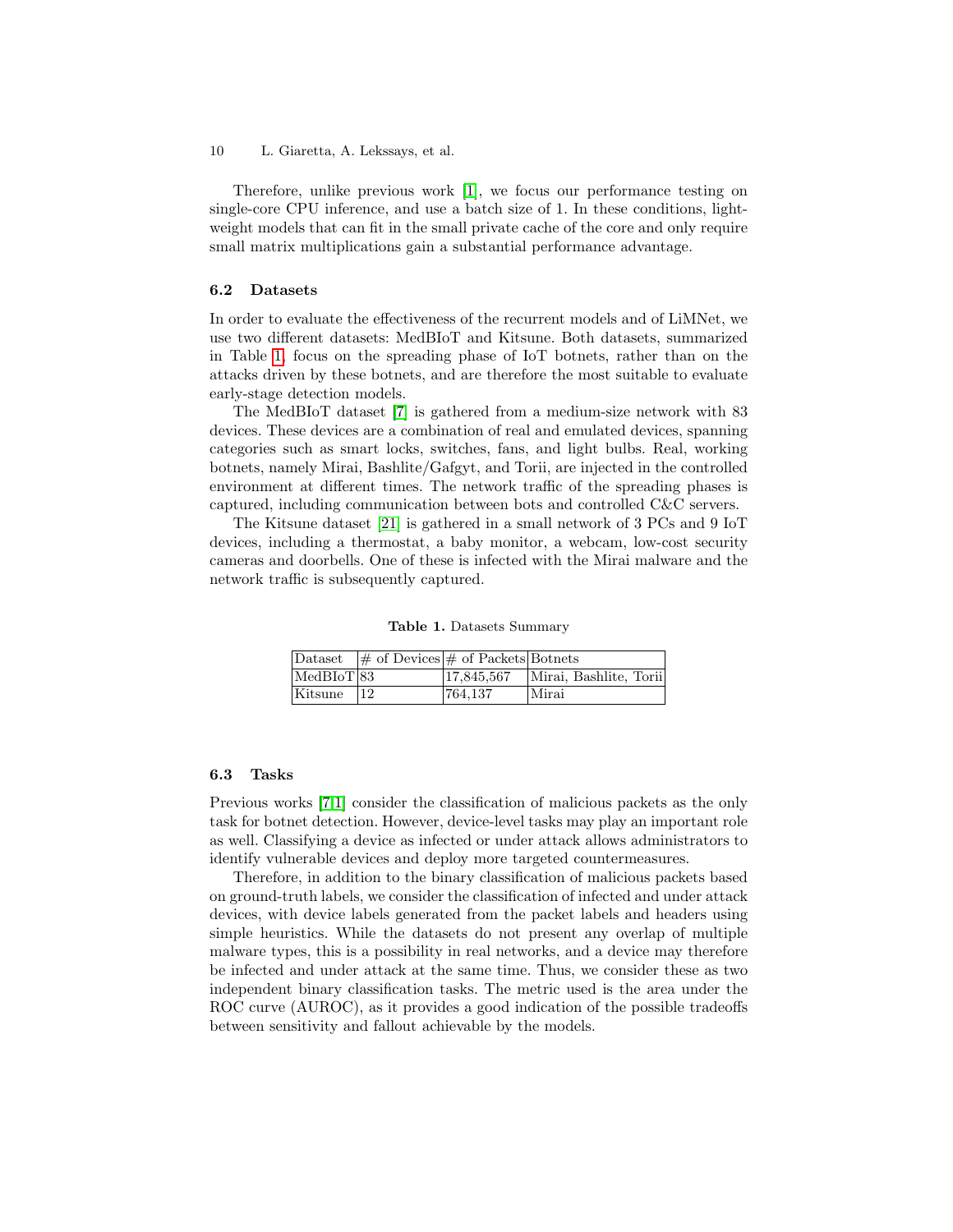### 6.4 State-of-the-Art Recurrent Models for Early-Stage Botnet Detection

We test state-of-the-art recurrent models from [\[9\]](#page-16-3) and [\[1\]](#page-16-5) with two goals: to evaluate the impact of the issues discussed in Section [5](#page-7-0) and to establish baseline accuracy and inference speed when evaluating LiMNet.

However, these recurrent models are only designed to perform packet-level classification, while LiMNet also performs the device-level tasks described above. In the original models, the output representation of the last recurrent cell is fed to a shallow feed-forward decoder which classifies the input packet. We extend this by adding a pair of decoders which take the same representation as input and are trained to classify the source and destination node of the packet, respectively. As for the memory model, we allow multiple packet classification tasks by training multiple packet classifiers and we allow multiple device classification tasks by training multiple pairs of source and destination classifiers.

The implementation of LiMNet, the modified baselines and the complete evaluation code used in this paper are freely available online<sup>[6](#page-10-1)</sup>.

## <span id="page-10-0"></span>7 Experimental Results

#### 7.1 Experiment 1: Parameter Selection for Recurrent Models

In their original formulation, the recurrent models from [\[9\]](#page-16-3) and [\[1\]](#page-16-5) take all packet header fields as inputs. As discussed in Section [5,](#page-7-0) this may lead to overfitting due to the presence of device identifiers (Issue 1). Furthermore, due to the sheer length of the header (33 fields in [\[9\]](#page-16-3)), inference latency is high (Issue 3).

To alleviate these issues, we test the recurrent models with smaller subsets of the packet headers. In particular, we test them with all headers expect for MAC and IP addresses, to prevent overfitting, and with only the UDP/TCP ports and packet length, providing a level of input information similar to LiMNet.

<span id="page-10-2"></span>

| Datasets       | MedBIoT (Torii subset),          |
|----------------|----------------------------------|
|                | MedBIoT (Mirai subset),          |
|                | MedBIoT (BashLite subset),       |
|                | MedBIoT (complete),              |
|                | Kitsune                          |
| Cell Types     | LSTM, GRU, FastGRNN              |
| Layers         | 3, 1                             |
| Layer Sizes    | 64, 32                           |
| Input Features | Full header,                     |
|                | Full header except MACs and IPs, |
|                | Only ports and length            |

Table 2. Combinations of datasets and hyperparameters employed in the evaluation

<span id="page-10-1"></span><sup>6</sup> <https://github.com/lodo1995/LiMNet>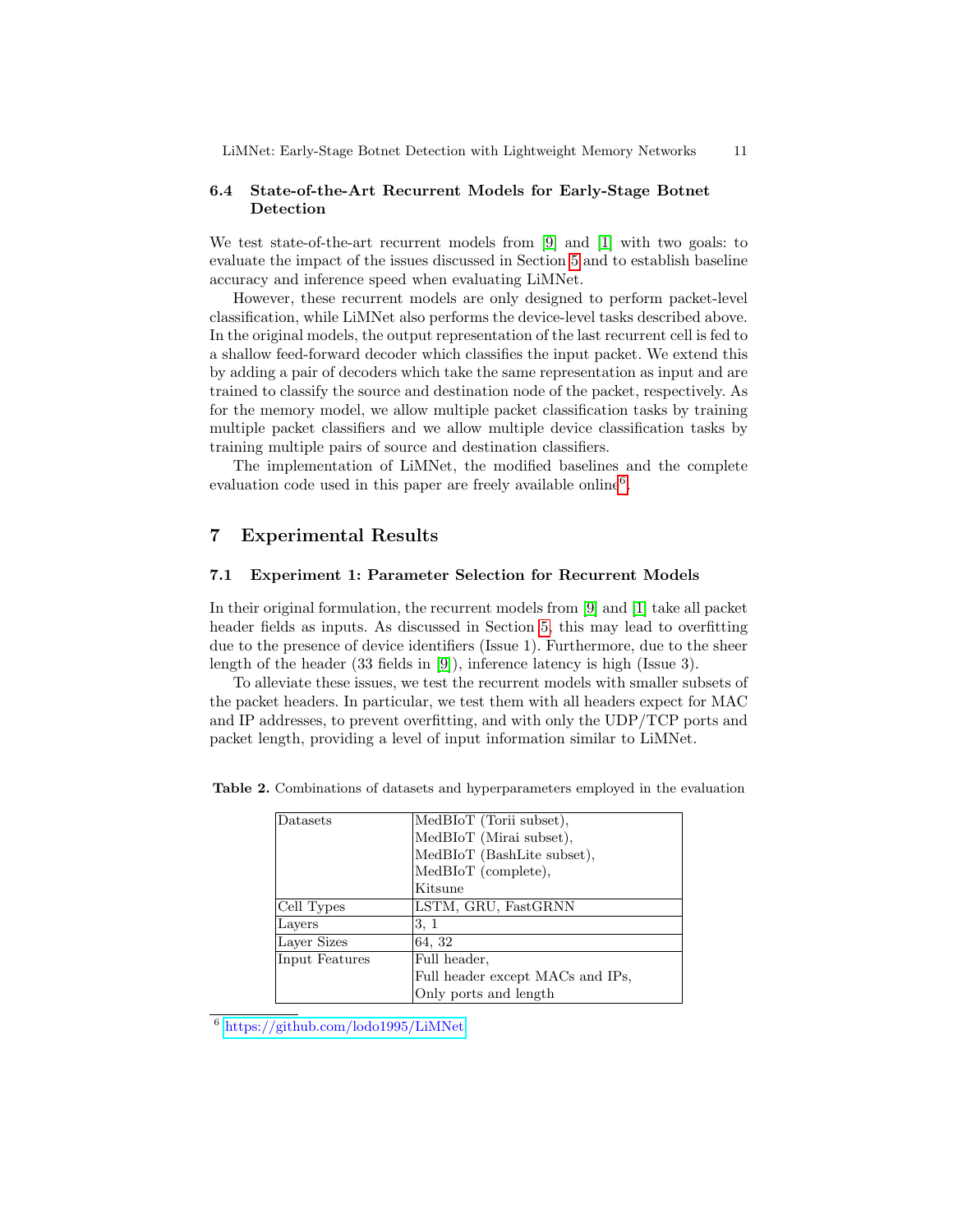Motivated by the results in [\[1\]](#page-16-5), we test both deep models with 3 recurrent layers and shallow models with a single layer, as well as three different recurrent cells, namely LSTM, GRU and FastGRNN. According to [\[1\]](#page-16-5), both using shallower models and using smaller recurrent cells, such as GRU and FastGRNN, can achieve similar performance to the deep LSTM-based model in [\[9\]](#page-16-3), while being much faster. Finally, in the same spirit of minimizing size without loss of quality, we test smaller layers of size 32, in addition to the size 64 used in previous works. Considering the different datasets, the total number of parameter combinations to test is 180, summarized in Table [2.](#page-10-2)

Unfortunately, the results on the MedBIoT dataset do not allow for meaningful comparisons, as all combinations lead to over 99.9% AUROC scores on all three tasks. In contrast, on the Kitsune dataset, the results are much lower and present a meaningful spread. Particularly interesting is the fact that feeding the recurrent model with only port and length information provides consistently better results than using all features as done in previous work, with up to 2% better AUROC scores, as seen in Table [3.](#page-11-0) On the contrary, providing all features except the IDs leads to the worst results.

<span id="page-11-0"></span>Table 3. AUROC scores of recurrent models with different hyperparameter combinations, fed with ports and length features on the Kitsune dataset. "best of ..." indicates the best results obtained by models fed with more features (not necessary the same model in all columns). All results are averages over 5 runs. Bold results are the best, underlined results are within 0.5%.

| Layers                           | Layers                | Cell        | Device    | Device   | Packet    |
|----------------------------------|-----------------------|-------------|-----------|----------|-----------|
|                                  | size                  |             | malicious | attacked | malicious |
| best with all headers except IDs |                       |             | 84.27     | 95.77    | 75.88     |
|                                  | best with all headers |             | 84.99     | 96.6     | 78.02     |
| 1                                | 32                    | FastGRNN    | 85.66     | 96.91    | 80.63     |
| 1                                | 32                    | GRU         | 85.72     | 97.11    | 80.76     |
| 1                                | 32                    | <b>LSTM</b> | 85.75     | 97.2     | 80.66     |
| 1                                | 64                    | FastGRNN    | 85.71     | 97.09    | 80.86     |
| 1                                | 64                    | GRU         | 85.74     | 97.44    | 80.86     |
| 1                                | 64                    | <b>LSTM</b> | 85.83     | 97.38    | 81.04     |
| 3                                | 32                    | FastGRNN    | 85.48     | 96.83    | 80.79     |
| 3                                | 32                    | GRU         | 85.56     | 97.26    | 80.83     |
| 3                                | 32                    | <b>LSTM</b> | 85.62     | 97.28    | 80.9      |
| 3                                | 64                    | FastGRNN    | 85.8      | 97.22    | 81.37     |
| 3                                | 64                    | GRU         | 85.82     | 97.52    | 81.23     |
| 3                                | 64                    | <b>LSTM</b> | 85.7      | 97.45    | 81.12     |

We therefore focus on the comparison of these low-features models, summarized in Table [3.](#page-11-0) A larger layer size of 64 provides consistently better results than 32. Using a 3 layers network as in [\[9\]](#page-16-3) provides a slight advantage compared to the single-layer network from [\[1\]](#page-16-5), although the margin is slim. On the other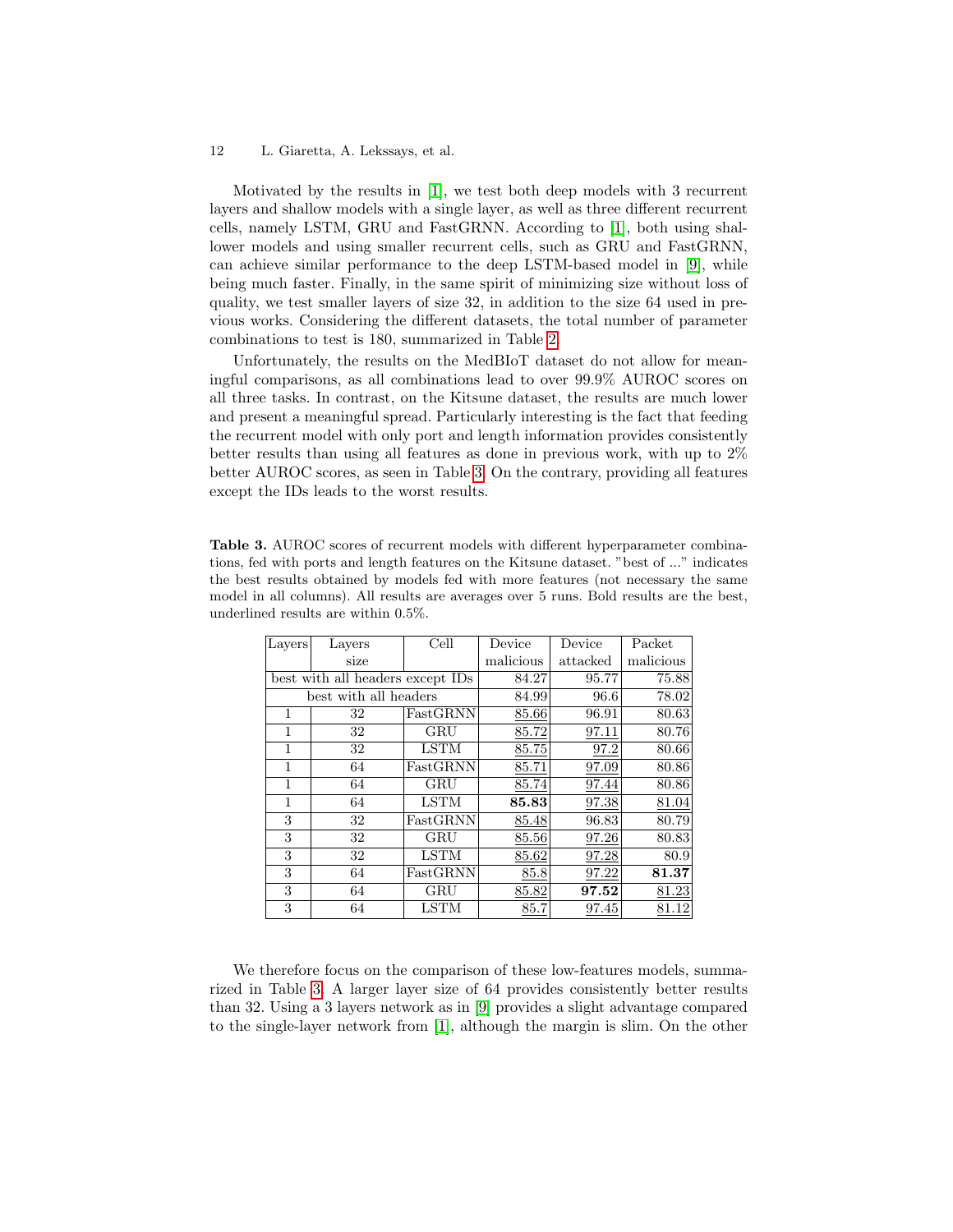hand, the choice of recurrent cell seems to have almost no impact, with the best per-task results achieved by three different cell types.

In summary, the key takeaway of this experiment is that reducing the amount of input features provides measurably better results and should be considered even if inference speed is not an issue. However, further time and space savings by reducing number of layers and layer sizes may have a slight negative effect on model quality.

#### 7.2 Experiment 2: Recurrent vs Memory Models

The next experiment aims at comparing the best recurrent models identified above with LiMNet. Our model is always fed with minimal features extracted from port and length headers and always has a single layer, as explained in Section [4.](#page-5-0) Thus, the only parameters that need to be evaluated are layer size and cell type, for which the same values presented in Table [2](#page-10-2) are used.

As was the case for the recurrent models, LiMNet also easily achieves over 99.9% AUROC score on all tasks in MedBIoT, and we therefore focus our attention on the harder and more indicative Kitsune dataset.

As can be seen in Table [4,](#page-12-0) LiMNet with layer size of 64 and GRU recurrent units achieves an almost maximum score of ∼99%, outperforming the best lowfeatures recurrent models by a large margin of over 12% on average on the three tasks. When compared to the original recurrent models that use all packet headers, the advantage of LiMNet grows to over 14%. Similarly to recurrent models, LiMNet also provides better results with larger layers. However, while the former were not significantly affected by the choice of recurrent cell, LiMNet appears to strongly favor GRU units. In general, the results present a wider spread, indicating a higher sensitivity of LiMNet to its hyperparameters.

| Type      | Layers | Layers                          | Cell        | Device    | Device   | Packet    |
|-----------|--------|---------------------------------|-------------|-----------|----------|-----------|
|           |        | size                            |             | malicious | attacked | malicious |
|           |        | best recurrent with all headers | 84.99       | 96.6      | 78.02    |           |
| recurrent |        | 64                              | <b>LSTM</b> | 85.83     | 97.38    | 81.04     |
| recurrent | 3      | 64                              | FastGRNN    | 85.8      | 97.22    | 81.37     |
| recurrent | 3      | 64                              | GRU         | 85.82     | 97.52    | 81.23     |
| LiMNet    | 1      | 32                              | FastGRNN    | 85.52     | 95.97    | 92.8      |
| LiMNet    | 1      | 32                              | GRU         | 98.73     | 98.72    | 99.72     |
| LiMNet    | 1      | 32                              | LSTM        | 85.91     | 96.7     | 88.82     |
| LiMNet    | 1      | 64                              | FastGRNN    | 98.21     | 97.87    | 99.48     |
| LiMNet    | 1      | 64                              | GRU         | 99.13     | 98.84    | 99.75     |
| LiMNet    | 1      | 64                              | <b>LSTM</b> | 84.54     | 97.09    | 86.36     |

<span id="page-12-0"></span>Table 4. AUROC scores of different configurations of recurrent models and of LiMNet. All results are averaged over 5 runs. Bold results are the best, underlined results are within 0.5% of the best.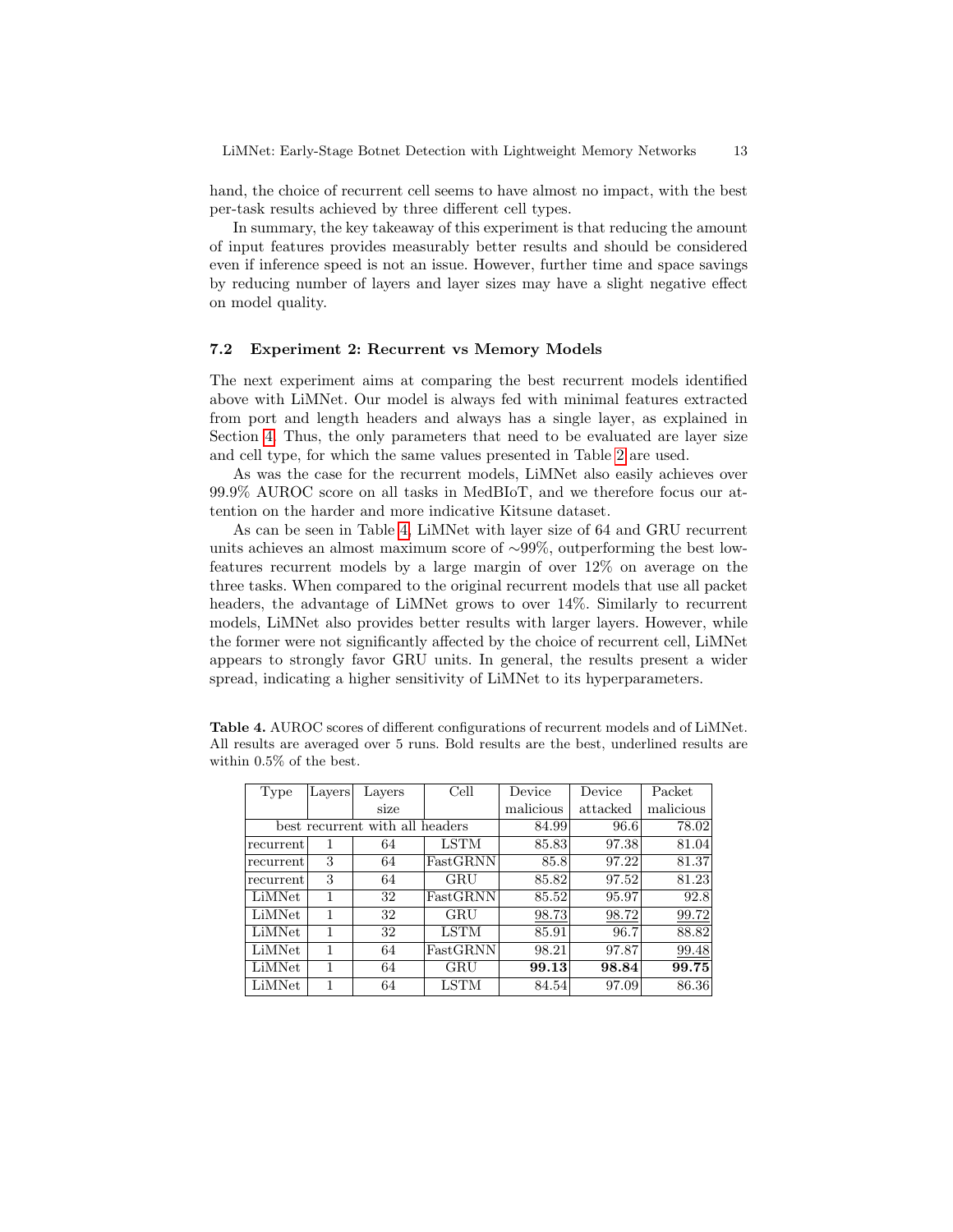#### <span id="page-13-2"></span>7.3 Experiment 3: Inference Speed

The third and final experiment aims at comparing the inference speed of the best configuration of both recurrent models and LiMNet.

Given the characteristics of the deployment environment described in Sec-tion [6.1,](#page-8-1) the inference is performed on a single x86 CPU core<sup>[7](#page-13-0)</sup>, as low-power smart network equipment typically lacks more powerful resources. Furthermore, the batch size is set to 1, effectively disabling batching, as it is undesirable for two reasons. First, it substantially increases latency by queuing messages, while providing little throughput improvements due to the low level of data parallelism available on a single x86 core. Second, batching puts additional pressure on the RAM, which might be limited in these low-power devices.

Table [5](#page-13-1) summarizes the results obtained by the recurrent and LiMNet configurations that ranked best in previous experiments. We report the numbers from the MedBIoT dataset, as it includes a more diverse (and more realistic) range of devices, ports and protocols, therefore slightly increasing the size and reducing the speed of both recurrent and LiMNet models. However, the same conclusions could be drawn on the Kitsune dataset, albeit at a lower scale.

<span id="page-13-1"></span>Table 5. Inference speed and model size of different model configurations on the MedBIoT dataset. Models marked with \* are trained on all packet headers, while the others are trained with the minimal amounts of features as described in the text.

|            |        | Layer | Cell        | Model size [kiB]      |     |         |           | Infer. speed |
|------------|--------|-------|-------------|-----------------------|-----|---------|-----------|--------------|
| Type       | Layers | size  |             | embed. cells classif. |     |         | total     | [packets/s]  |
| recurrent* |        | 64    | <b>LSTM</b> | 16384                 | 130 |         | 1.3 16515 | 429          |
| recurrent  |        | 64    | <b>LSTM</b> | 9178                  | 130 | 1.3     | 9309      | 1814         |
| recurrent  | 3      | 64    | FastGRNN    | 9178                  | 98  | 1.3     | 9277      | 948          |
| recurrent  | 3      | 64    | <b>GRU</b>  | 9178                  | 293 | $1.3\,$ | 9472      | 972          |
| LiMNet     |        | 32    | <b>GRU</b>  |                       | 64  | 0.6     | 65        | 3381         |
| LiMNet     | 1      | 64    | FastGRNN    | -                     | 75  | 1.0     | 76        | 3067         |
| LiMNet     |        | 64    | GRU         |                       | 225 | 1.0     | 226       | 3037         |

The fastest LiMNet model (GRU cell, layer size 32) achieves over 3300 packets per second. However, it is not the best performing model in terms of quality. Based on Table [4.](#page-12-0) a layer size of 64 would achieve marginally better average scores. However, this comes at a 10% speed reduction. Depending on the specific deployment setting, this may be an important tradeoff to consider.

The fastest recurrent model is around 46% slower. This difference has three causes. First, the LSTM recurrent unit is slightly larger and slower than the GRU unit. Second, LiMNet requires 2 recurrent units (for source and target devices), while the recurrent models require one unit for each feature, and thus 3 units when considering ports and packet length. Finally, the large size of the

<span id="page-13-0"></span><sup>7</sup> More precisely, a single core of an Intel Cascade Lake-SP CPU with 2.2 GHz base clock, 3.2 GHz max. turbo clock, 32 KB L1d cache and 1 MB L2 private cache.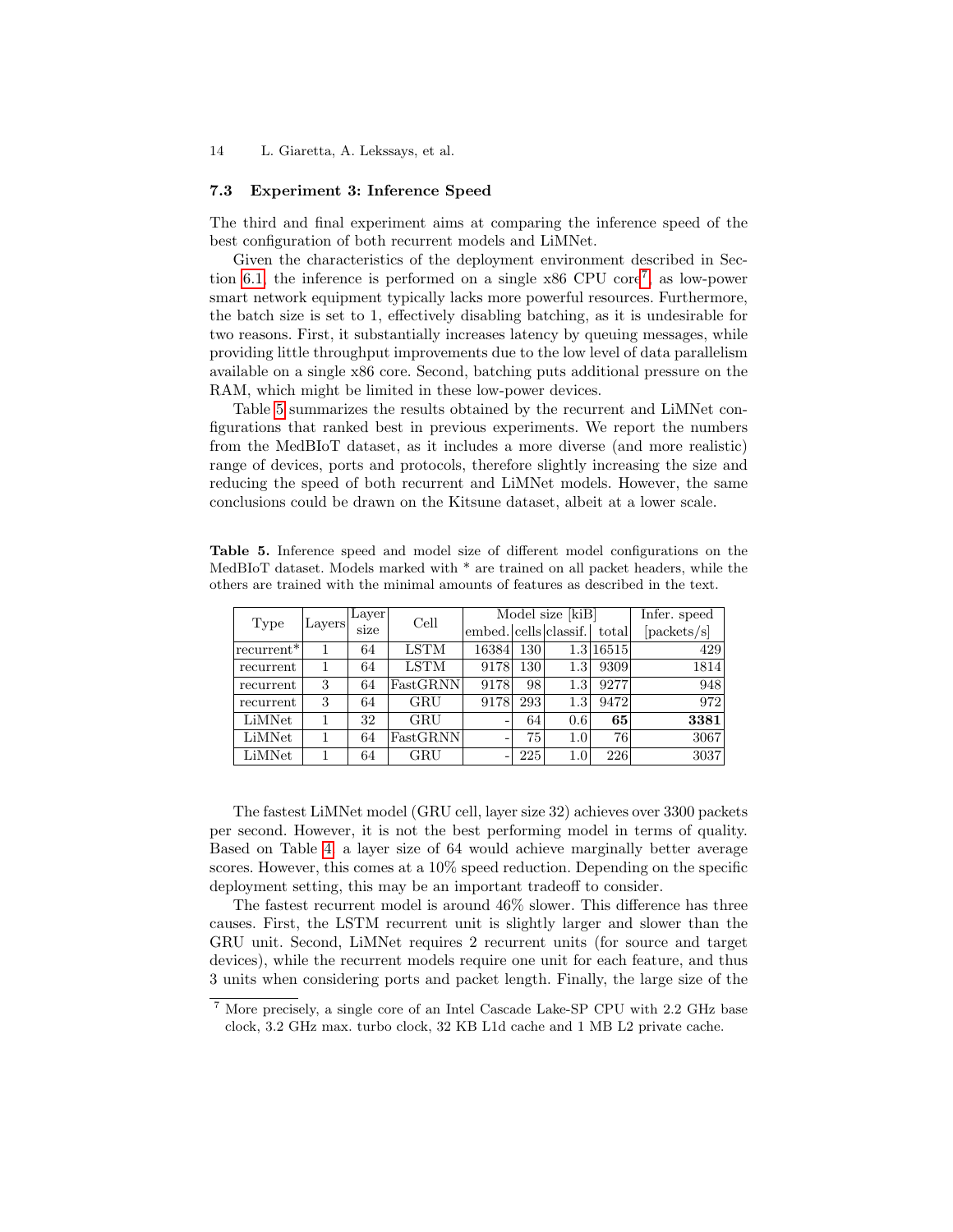embedding layer (over 95% of the total) means that the recurrent model cannot fit in the private L2 cache of a CPU core and must instead reside in the slower and shared L3 cache, or in main memory. This introduces a memory bottleneck compared to LiMNet, as large embedding representations need to be fetched from distant memory locations and, due to the random access patterns, speculative pre-fetching is not effective.

Furthermore, moving from the fastest to the highest-quality recurrent model brings an additional 46% speed reduction, from 1814 to 972 packets per second. This is due to the switch from 1 layer to 3 layers, which triples the number of recurrent cells that need to be evaluated during inference.

For completeness, we also take the fastest hyperparameter combination for the recurrent model and train it with all features instead of just ports and packet length. The results is a model that is 76% slower, as due to the much larger number of input headers the recurrent units grow in number from 3 to 33.

To summarize, LiMNet not only achieves much better scores than the original recurrent models from [\[9\]](#page-16-3) and [\[1\]](#page-16-5), but can do so at an almost 8 times higher speed. On the other hand, the speedup that these models can achieve with less input features stops at 4 times their original speed.

### <span id="page-14-0"></span>8 Discussion and Limitations

#### 8.1 Dataset Limitations

Unfortunately, the number of open-access datasets that focus on the spreading phase (rather than the attack phase) of IoT botnets and that provide enough devices to extract network-level interactions is very limited. Each of the two datasets used in this paper presents its limitations.

MedBIoT is a large dataset with multiple devices and malware types. However, as discussed in Section [7](#page-10-0) and as already hinted by previous results [\[7,](#page-16-4)[1\]](#page-16-5), the distinction between benign and malicious traffic is too obvious, with any deep learning-based approach achieving near-perfect scores, making comparisons difficult. Kitsune, on the other hand, appears to present a harder challenge, making it a useful benchmark for comparisons. However, it is several orders of magnitude smaller and lacks diverse malware and IoT devices. It may thus not provide a complete picture of a real IoT deployment.

We further analyze these two datasets in Appendix [A](#page-17-1) and find that Kitsune provides a more balanced, and thus more challenging, mix of network protocols. However, more work is necessary to fully understand these dataset dynamics and to develop more open-access datasets suitable for advanced IoT botnet detection.

#### 8.2 Issues of Recurrent Models for Early-Stage Botnet Detection

Section [5](#page-7-0) discussed a number of potential issues in the architecture of state-ofthe-art recurrent models for IoT botnet detection. While the limitations of the datasets do not allow for a complete, in-depth analysis of each issue, the results presented in Section [7](#page-10-0) provide some hints to the extent of these issues.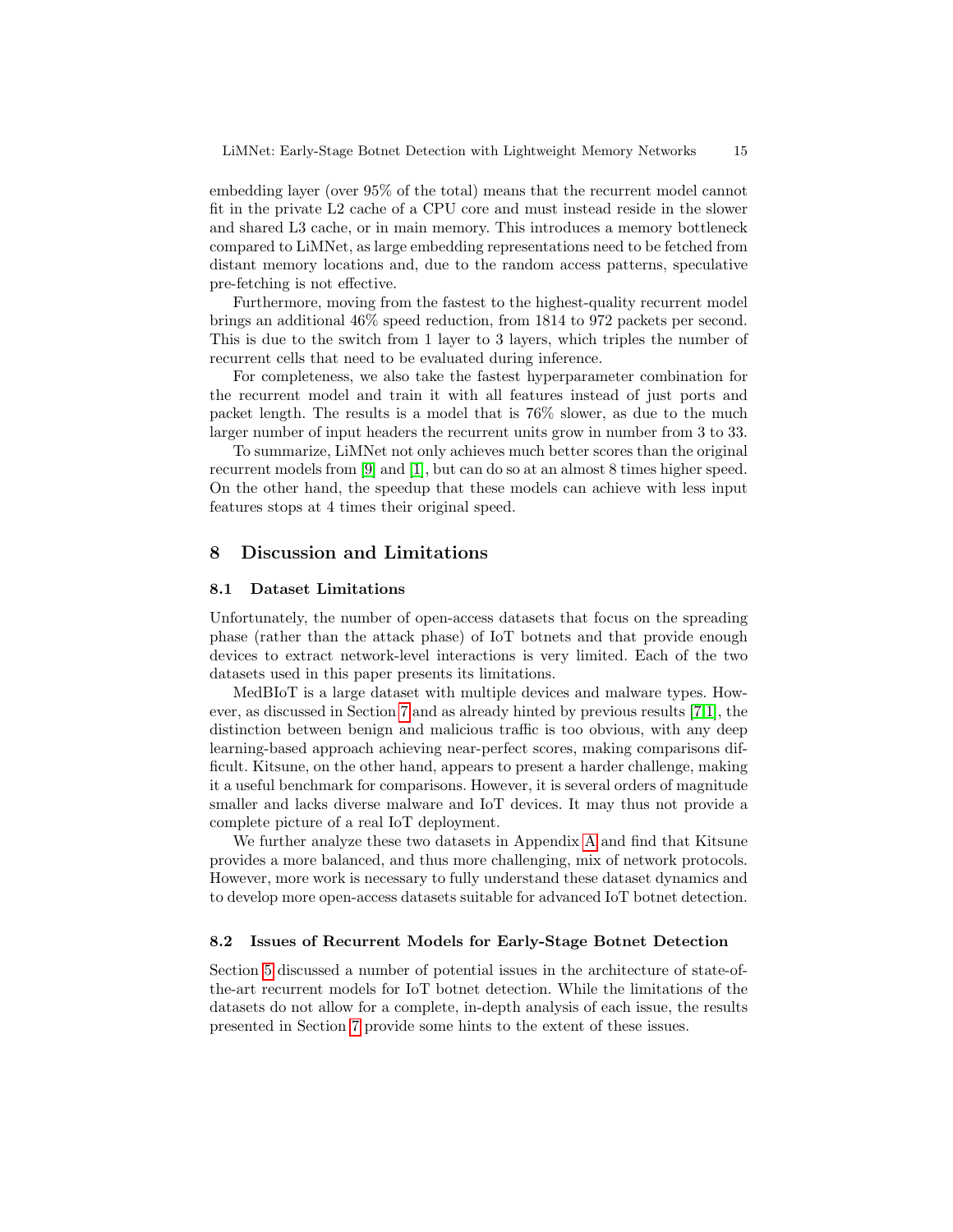Issue 1, that is, the incorrect use of device IDs that may prevent model generalization, seems to be confirmed by the results in Table [3.](#page-11-0) Models trained without those IDs perform worse than those trained with them, indicating that the model is exploiting these dataset-specific information in its embeddings.

However, that issue is rendered moot by the fact that removing almost all features achieves even better performance. This may be related to Issue 2. As most packet headers reuse the same numerical values with different meaning (e.g. port 22 vs packet length 22 vs packet checksum 22), reducing the number of input headers reduces the number of different meanings that a single numerical value can have. This allows the embedding layer to better capture the semantics of these numerical values. Intuitively, the model is able to better focus on the few relevant fields selected, without being confused by insignificant headers such as checksums and reserved fields.

Issue 3 is also partially mitigated by the reduced number of features. However, the inference speed of recurrent models is still inferior to that of LiMNet, as shown in Section [7.3.](#page-13-2)

Finally, the substantially better results obtained by LiMNet confirm the relevance of Issue 4, indicating the presence of useful information in the temporal and topological relationships between different packet flows.

## <span id="page-15-0"></span>9 Conclusion

Securing IoT networks from malicious botnets is an important step towards the widespread deployment of IoT devices in the Industry 4.0 and in smart homes.

In this work, we analyzed the issues and limitations of state-of-the art recurrent models for early-stage detection of devices infected and under attack. Our proposed modifications to mitigate these issues slightly improved classification performance, while increasing inference speed by 4 times.

However, we have shown that an increase of 14% in classification scores, up to a nearly maximum value of ∼99%, and an almost 8 times speedup can be achieved by switching to a completely different model. Based on memory networks and mutually-recurrent units, our LiMNet architecture can understand and exploit the crucial temporal and topological relationships in the network, while being incredibly lightweight in both size and computational requirements.

Furthermore, the LiMNet architecture proposed in this work is not specific to malware detection and could be applied in any temporal interaction network that presents strong causal relationships. Therefore, the potential use of LiMNet in other areas of security should be explored in future works. One such area could be the detection of fraudulent behaviour in financial transactions on cryptocurrency networks such as Bitcoin and Ethereum.

Acknowledgements The authors would like to thank Stefanos Antaris (affiliated with KTH and Hive Streaming AB) for the insightful discussions and literature recommendations that helped shape the direction of this work.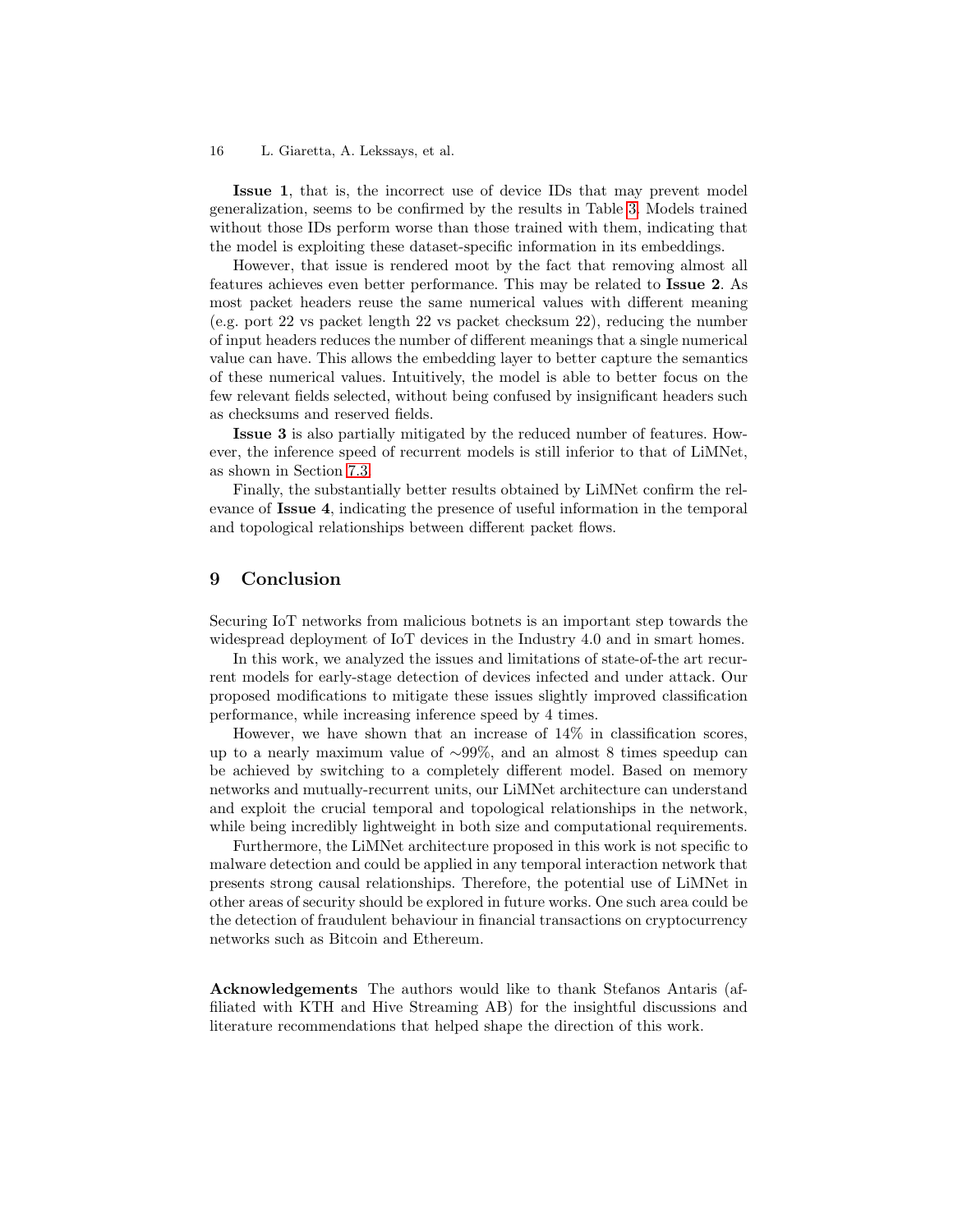## References

- <span id="page-16-5"></span>1. Alzahrani, H., Abulkhair, M., Alkayal, E.: A multi-class neural network model for rapid detection of iot botnet attacks. International Journal of Advanced Computer Science and Applications 11 (01 2020)
- <span id="page-16-0"></span>2. Antonakakis, M., April, T., Bailey, M., Bernhard, M., Bursztein, E., Cochran, J., Durumeric, Z., Halderman, J.A., Invernizzi, L., Kallitsis, M., et al.: Understanding the mirai botnet. In: 26th {USENIX} security symposium ({USENIX} Security 17). pp. 1093–1110 (2017)
- <span id="page-16-2"></span>3. Bahşi, H., Nõmm, S., La Torre, F.B.: Dimensionality reduction for machine learning based iot botnet detection. In: 2018 15th International Conference on Control, Automation, Robotics and Vision (ICARCV). pp. 1857–1862. IEEE (2018)
- <span id="page-16-6"></span>4. Chung, J., Gulcehre, C., Cho, K., Bengio, Y.: Empirical evaluation of gated recurrent neural networks on sequence modeling. arXiv preprint arXiv:1412.3555 (2014)
- <span id="page-16-14"></span>5. Coskun, B., et al.: Friends of an enemy: Identifying local members of peer-to-peer botnets using mutual contacts. In: Proceedings of the 26th Annual Computer Security Applications Conference. p. 131–140. ACSAC '10, Association for Computing Machinery, New York, NY, USA (2010)
- <span id="page-16-8"></span>6. Ebesu, T., Shen, B., Fang, Y.: Collaborative memory network for recommendation systems. In: The 41st international ACM SIGIR conference on research & development in information retrieval. pp. 515–524 (2018)
- <span id="page-16-4"></span>7. Guerra-Manzanares, A., Medina-Galindo, J., Bahsi, H., Nomm, S.: Medbiot: Generation of an iot botnet dataset in a medium-sized iot network. In: ICISSP (2020)
- <span id="page-16-9"></span>8. Hamilton, W.L., Ying, R., Leskovec, J.: Representation learning on graphs: Methods and applications. arXiv preprint arXiv:1709.05584 (2017)
- <span id="page-16-3"></span>9. Hwang, R.H., Peng, M.C., Nguyen, V.L., Chang, Y.L.: An lstm-based deep learning approach for classifying malicious traffic at the packet level. Applied Sciences  $9(16)$ (2019).<https://doi.org/10.3390/app9163414>
- <span id="page-16-16"></span>10. Jaeger, H.: Tutorial on training recurrent neural networks, covering BPPT, RTRL, EKF and the" echo state network" approach, vol. 5. GMD-Forschungszentrum Informationstechnik Bonn (2002)
- <span id="page-16-12"></span>11. Kefato, Z.T., Girdzijauskas, S., Sheikh, N., Montresor, A.: Dynamic embeddings for interaction prediction. In: Proceedings of The Web Conference 2021 (2021)
- <span id="page-16-1"></span>12. Kolias, C., Kambourakis, G., Stavrou, A., Voas, J.: Ddos in the iot: Mirai and other botnets. Computer  $50(7)$ , 80–84 (2017)
- <span id="page-16-10"></span>13. Kumar, S., Zhang, X., Leskovec, J.: Predicting dynamic embedding trajectory in temporal interaction networks. In: Proceedings of the 25th ACM SIGKDD international conference on Knowledge discovery and data mining. ACM (2019)
- <span id="page-16-7"></span>14. Kusupati, A., Singh, M., Bhatia, K., Kumar, A., Jain, P., Varma, M.: Fastgrnn: A fast, accurate, stable and tiny kilobyte sized gated recurrent neural network. p. 9031–9042. NIPS'18, Curran Associates Inc., Red Hook, NY, USA (2018)
- <span id="page-16-15"></span>15. Li, J., et al.: Distributed threat intelligence sharing system: A new sight of p2p botnet detection. In: 2019 2nd International Conference on Computer Applications & Information Security (ICCAIS). pp. 1–6. Riyadh, Saudi Arabia (2019)
- <span id="page-16-11"></span>16. Ma, Y., Guo, Z., Ren, Z., Tang, J., Yin, D.: Streaming graph neural networks. In: Proceedings of the 43rd International ACM SIGIR Conference on Research and Development in Information Retrieval. pp. 719–728 (2020)
- <span id="page-16-13"></span>17. McDermott, C.D., Majdani, F., Petrovski, A.V.: Botnet detection in the internet of things using deep learning approaches. In: 2018 International Joint Conference on Neural Networks (IJCNN). pp. 1–8 (2018). <https://doi.org/10.1109/IJCNN.2018.8489489>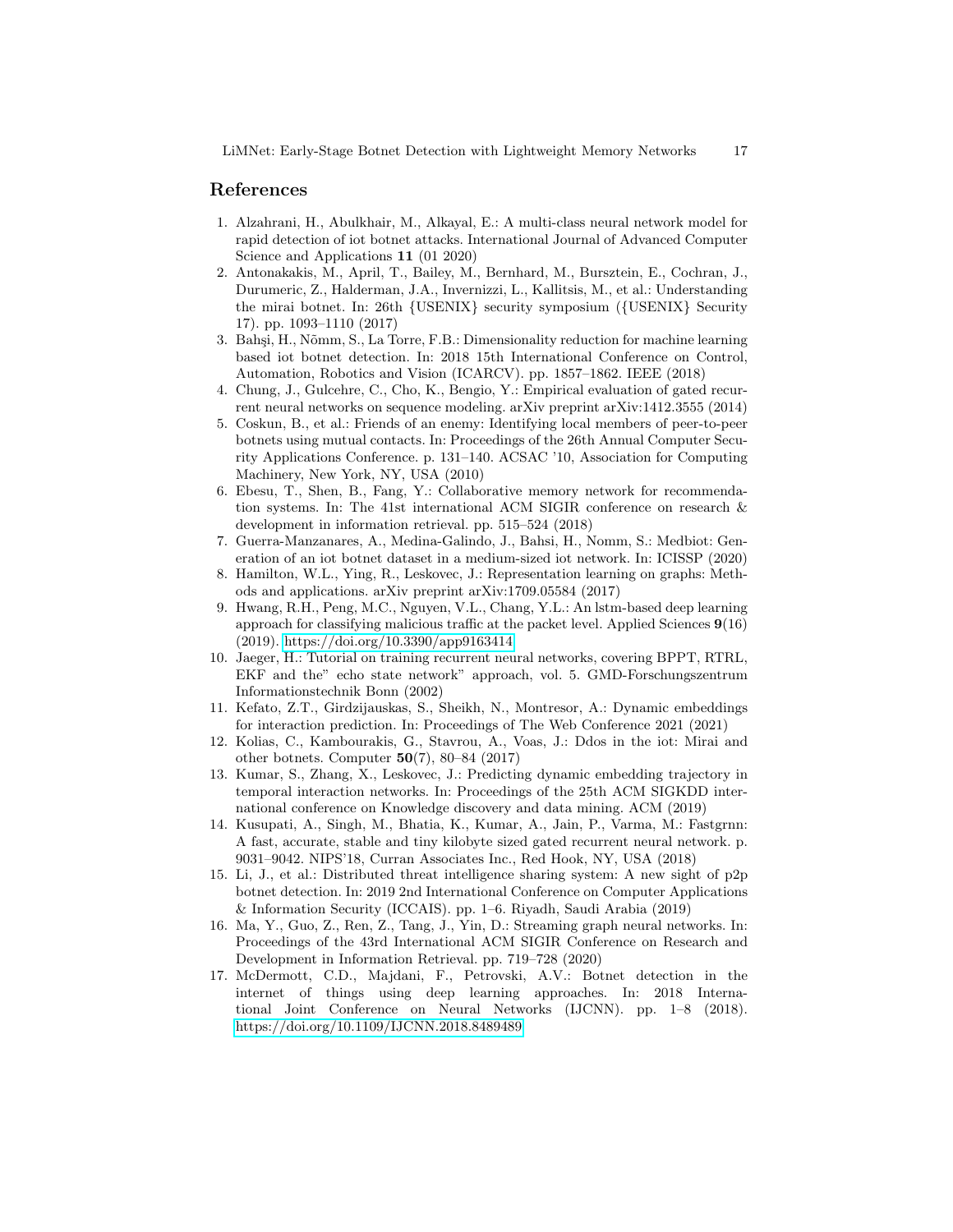- 18 L. Giaretta, A. Lekssays, et al.
- <span id="page-17-5"></span>18. Meidan, Y., Bohadana, M., Mathov, Y., Mirsky, Y., Shabtai, A., Breitenbacher, D., Elovici, Y.: N-baiot—network-based detection of iot botnet attacks using deep autoencoders. IEEE Pervasive Computing 17(3), 12–22 (2018). <https://doi.org/10.1109/MPRV.2018.03367731>
- <span id="page-17-0"></span>19. Meidan, Y., Bohadana, M., Mathov, Y., Mirsky, Y., Shabtai, A., Breitenbacher, D., Elovici, Y.: N-baiot—network-based detection of iot botnet attacks using deep autoencoders. IEEE Pervasive Computing 17(3), 12–22 (2018)
- <span id="page-17-2"></span>20. Mikolov, T., Karafiát, M., Burget, L., Černockỳ, J., Khudanpur, S.: Recurrent neural network based language model. In: Eleventh annual conference of the international speech communication association (2010)
- <span id="page-17-10"></span>21. Mirsky, Y., Doitshman, T., Elovici, Y., Shabtai, A.: Kitsune: an ensemble of autoencoders for online network intrusion detection. Network and Distributed System Security Symposium (NDSS) (2018)
- <span id="page-17-4"></span>22. Nguyen, H., Ngo, Q., Le, V.: Iot botnet detection approach based on psi graph and dgcnn classifier. In: 2018 IEEE International Conference on Information Communication and Signal Processing (ICICSP). pp. 118–122 (2018). <https://doi.org/10.1109/ICICSP.2018.8549713>
- <span id="page-17-7"></span>23. Sagirlar, G., Carminati, B., Ferrari, E.: Autobotcatcher: blockchain-based p2p botnet detection for the internet of things. In: 2018 IEEE 4th International Conference on Collaboration and Internet Computing (CIC). pp. 1–8. IEEE (2018)
- <span id="page-17-9"></span>24. Tallec, C., Ollivier, Y.: Unbiasing truncated backpropagation through time. CoRR abs/1705.08209 (2017), <http://arxiv.org/abs/1705.08209>
- <span id="page-17-3"></span>25. Weston, J., Chopra, S., Bordes, A.: Memory networks. arXiv preprint arXiv:1410.3916 (2014)
- <span id="page-17-8"></span>26. Yang, Z., et al.: P2p botnet detection based on nodes correlation by the mahalanobis distance. Information  $10(5)$ , 160 (2019)
- <span id="page-17-6"></span>27. Zhuang, D., et al.: Peerhunter: Detecting peer-to-peer botnets through community behavior analysis. In: 2017 IEEE Conference on Dependable and Secure Computing. pp. 493–500. Taipei (2017)

## <span id="page-17-1"></span>A Kitsune vs MedBIoT: challenges for ML models

To effectively and fairly compare early-stage botnet detection models, large, realistic and challenging datasets are required. We therefore analyze Kitsune and MedBIoT, to understand why the former is more challenging than the latter.

In [\[1\]](#page-16-5), the authors hypothesize that their balancing of the different malware classes in MedBIoT may cause their very high scores. However, in our work, we do not perform any balancing and still achieve near-perfect scores for both our approach and the baseline from [\[1\]](#page-16-5), thus disproving this hypothesis.

The breakdown of the protocol distributions of the datasets, reported in Table [6,](#page-18-1) shows that MedBIoT is dominated by a single protocol and that within most protocols legitimate packets are one order of magnitude more (or less) than malicious ones, with the overall dataset being skewed towards legitimate traffic. A model can easily achieve high scores by focusing on the dominating protocol, and by providing simple majority answers for the others. Kitsune, on the other hand, is fairly well-split across three dominant protocols and fairly balanced between legitimate and malicious traffic, both overall and within each protocol. Any model therefore needs to capture multiple legitimate behaviours and learn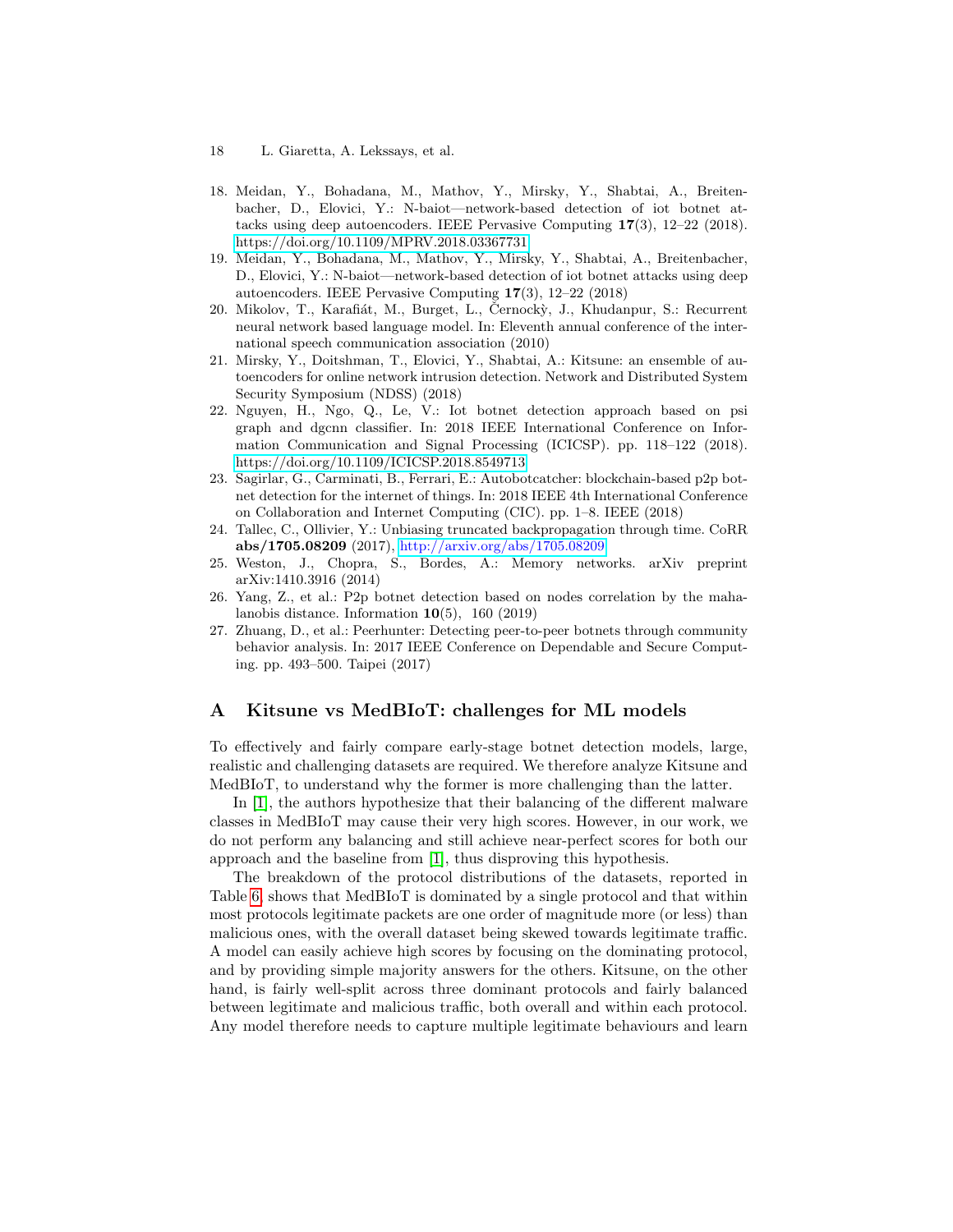|                     |          | MedBIoT |                                                                  |              |       | Kitsune |                                    |
|---------------------|----------|---------|------------------------------------------------------------------|--------------|-------|---------|------------------------------------|
| protocol            |          |         | $\sqrt{\text{legitimate}}$ malicious $\%$ of total $\ $ protocol |              |       |         | legitimate malicious $\%$ of total |
|                     |          |         | packets                                                          |              |       |         | packets                            |
| TCP                 | 14971443 | 4747941 | 89.1                                                             | ∥UDP         | 39650 | 23904   | 41.2                               |
| MQTT                | 1732790  | 2210    |                                                                  | $7.8$ TCP    | 20669 | 30048   | 32.9                               |
| <b>TELNET</b>       |          | 350431  |                                                                  | $1.6$ DNS    | 23608 | 14305   | 24.6                               |
| <b>HTTP</b>         | 266377   | 4769    |                                                                  | $1.2$ SSDP   | 636   | 416     | 0.7                                |
| DNS                 | 17994    | 34016   |                                                                  | $0.2$ TELNET |       | 435     | 0.3                                |
| $10 \text{ others}$ | 2848     | 3616    | ${<}0.1$                                                         | others       | 282   | 144     | < 0.3                              |

<span id="page-18-1"></span>Table 6. Distribution of protocols in the datasets, as identified by tshark. When the application-level protocol is not identified, the transport-level protocol is reported.

to discern malicious traffic within each protocol based on additional signals. It is thus unsurprising that Kitsune proved more challenging in our experiments, as it better tests the modelling capabilities of botnet detection approaches.

## <span id="page-18-0"></span>B Effect of Truncated Backpropagation Through Time

Truncated Backpropagation Through Time (p-BPTT) [\[10\]](#page-16-16) has gained traction in the RNN field as a simple technique to quickly and efficiently train model on very long sequences. However, this technique is known to reduce the ability of a model to capture long-range relations, as inputs that are very far in the original sequence never co-appear in the same subsequence after splitting [\[24\]](#page-17-9).

To ensure that this issue is not affecting LiMNet, we train it with different combinations of length and stride for the subsequences. For a fair comparison, it is important to consider the length/stride ratio. A higher ratio indicates more overlaps between the subsequences and thus leads to more training data points per epoch. The results are reported in Table [7.](#page-18-2)

<span id="page-18-2"></span>

| Sequence | Sequence | length/stride | Device    | Device   | Packet    |
|----------|----------|---------------|-----------|----------|-----------|
| length   | stride   | ratio         | malicious | attacked | malicious |
| 1000     | 200      | 5             | 98.68     | 98.93    | 98.97     |
| 5000     | 1000     | 5             | 98.38     | 98.07    | 99.59     |
| 10000    | 2000     | 5             | 96.37     | 97.37    | 98.64     |
| 20000    | 4000     | 5             | 64.77     | 90.89    | 86.26     |
| 10000    | 1000     | 10            | 99.42     | 99.26    | 99.93     |
| 20000    | 1000     | 20            | 99.2      | 98.99    | 99.84     |

Table 7. AUROC scores of LiMNet with GRU units and layer size 32 on the Kitsune dataset, with varying subsequence length and stride for p-BPTT.

Keeping the ratio fixed at 5, Table [7](#page-18-2) shows that longer subsequences lead to worse results, not better. If there are any gains from modelling long-term